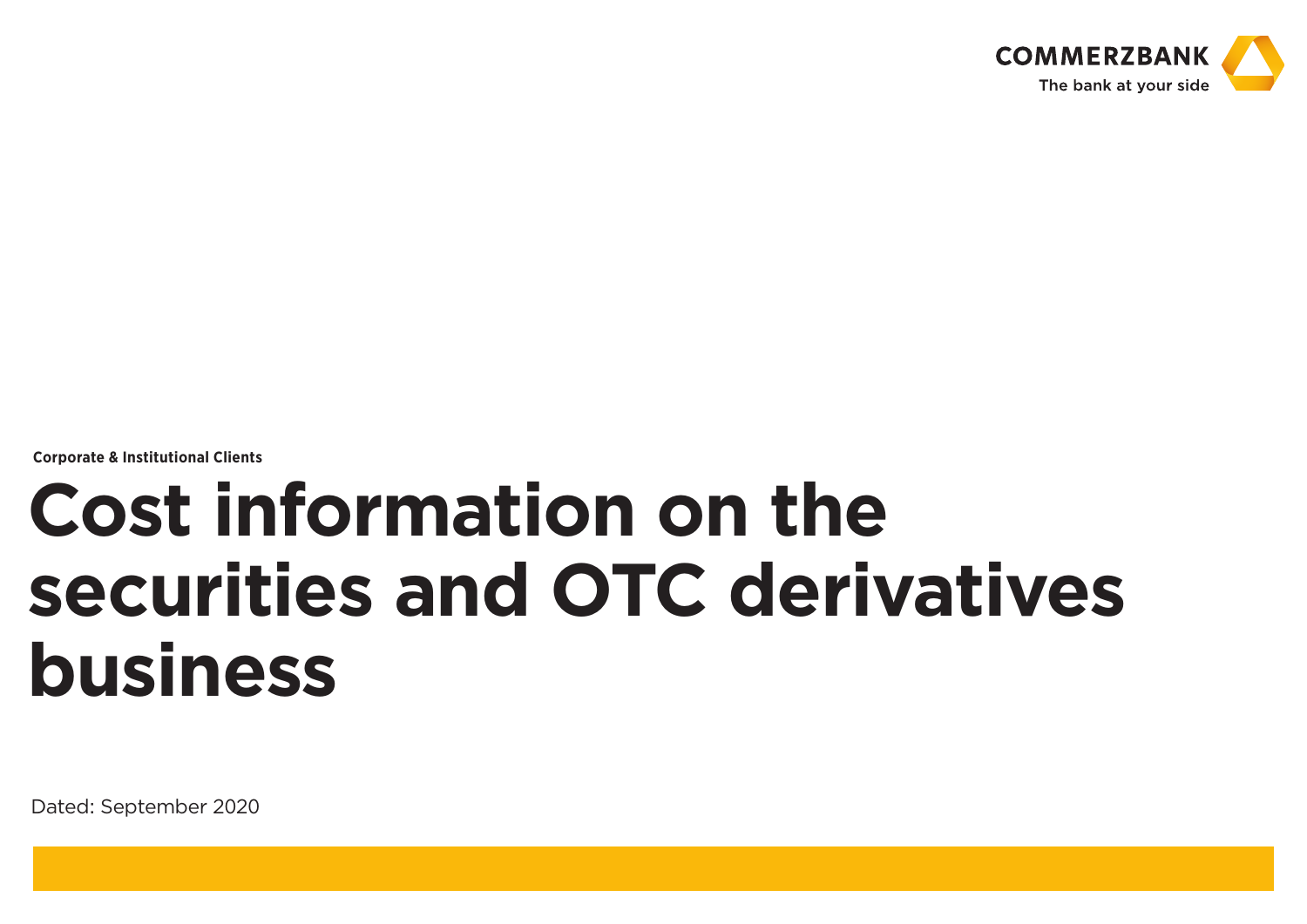### **Contents:**

- **Corporate Custody Account**
- **Standardised cost information for Shares and ETFs**
- **Standardised cost information for Bonds**
- **Standardised cost information for Repos and Securities Lending**
- **Standardised cost information for Equity Products**
- **Standardised cost information for FX Derivatives**
- **Standardised cost information for Interest Rate Derivatives**
- **Standardised cost information for Commodity Derivatives**
- **Standardised cost information for Credit Derivatives**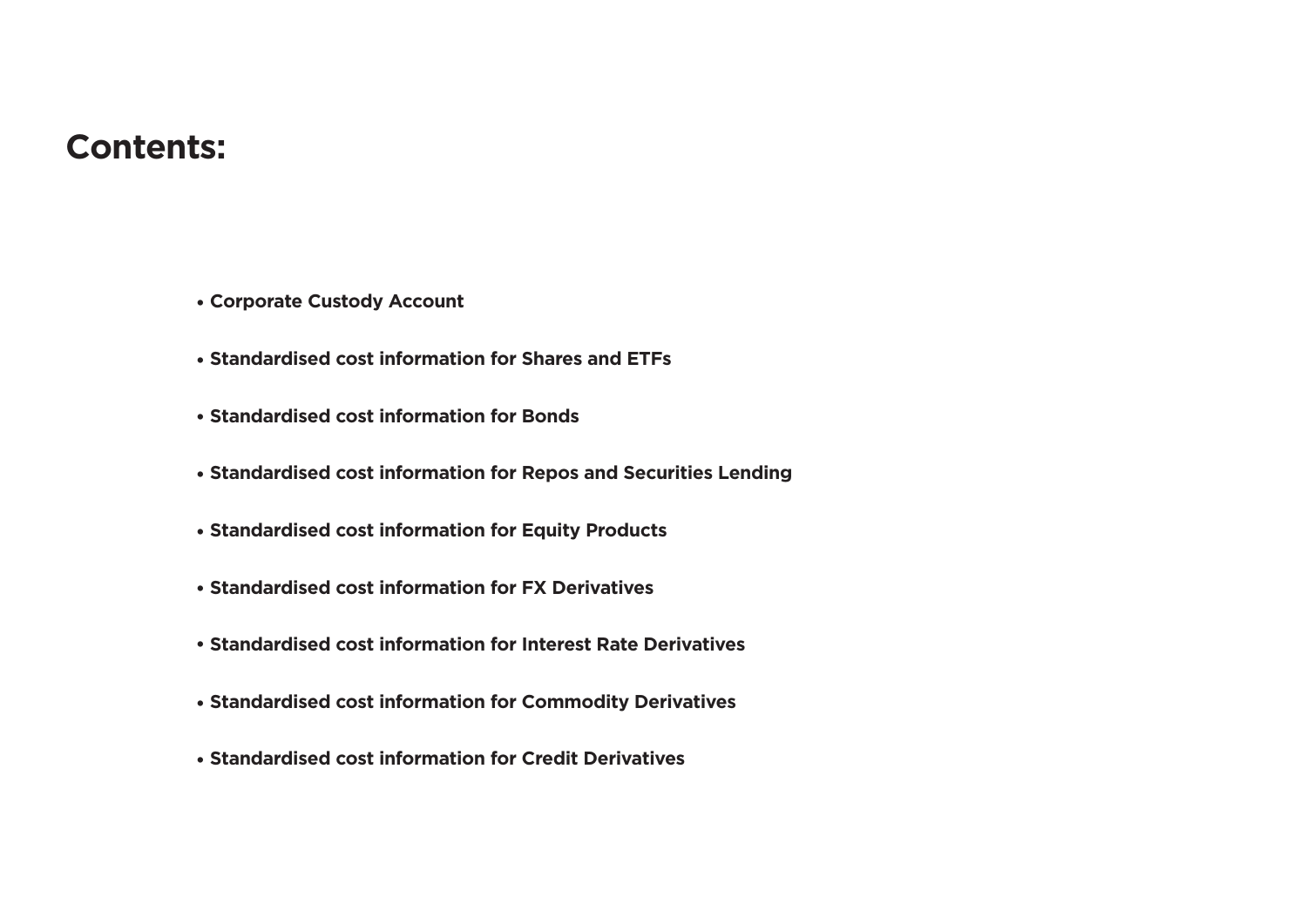

|                                                     | <b>Corporate Custody</b>                                             |                |                  |                 |                                        |                                                |                                                 |                                                   |                                                                           |                                                                        |                                                  |
|-----------------------------------------------------|----------------------------------------------------------------------|----------------|------------------|-----------------|----------------------------------------|------------------------------------------------|-------------------------------------------------|---------------------------------------------------|---------------------------------------------------------------------------|------------------------------------------------------------------------|--------------------------------------------------|
| <b>Account</b><br>Assumptions for cost calculations |                                                                      |                | <b>Bonds</b>     | <b>Equities</b> | Exchange-<br>traded<br>funds<br>(ETFs) | Money-<br>market/<br>fixed-<br>income<br>funds | Equity<br>funds/<br>mixed<br>funds/<br>funds of | Open-<br>ended<br>property<br>funds<br>hausInvest | <b>Structured</b><br>bonds and<br>investment<br>certificates <sup>2</sup> | <b>Strategy</b><br>index cer-<br>tificates,<br><b>ETCs</b><br>(usually | Leveraged<br>products<br>(including<br>warrants) |
| Amount invested <sup>1</sup> :<br>Holding period:   | Euro 10,000<br>5 years                                               |                |                  |                 |                                        |                                                | funds/<br><b>VMM Fund</b><br>family             | funds                                             |                                                                           | collateralised<br>commodity-<br>linked<br>bonds)                       |                                                  |
|                                                     | <b>Illustrative execution venue/exchange</b>                         |                | <b>Stuttgart</b> | <b>Xetra</b>    | <b>Xetra</b>                           | <b>Fixed price</b>                             | <b>Fixed price</b>                              | <b>Fixed price</b>                                | <b>Stuttgart</b>                                                          | <b>Stuttgart</b>                                                       | <b>Stuttgart</b>                                 |
|                                                     | Costs of purchasing securities                                       | Euro           | 58.75            | 101.50          | 101.50                                 | 500.00                                         | 500.00                                          | 500.00                                            | 500.00                                                                    | 500.00                                                                 | 151.31                                           |
|                                                     | Costs incurred during the holding period (p.a.)                      | Euro           | 8.93             | 8.93            | 24.93                                  | 178.93                                         | 238.93                                          | 348.93 <sup>3</sup>                               | 8.93                                                                      | 8.93                                                                   | 8.93                                             |
| Costs                                               | of which: payments from third parties<br>received by the Bank (p.a.) | Euro           |                  |                 |                                        | 60.00                                          | 123.50                                          | 50.00                                             |                                                                           |                                                                        |                                                  |
|                                                     | Costs of selling securities                                          | Euro           | 58.75            | 101.50          | 101.50                                 |                                                |                                                 | $\overline{a}$                                    | 100.00                                                                    | 100.00                                                                 | 151.31                                           |
| <b>Total costs</b>                                  | Total costs                                                          | Euro           | 162.15           | 247.65          | 327.65                                 | 1.394.65                                       | 1.694.65                                        | 2.244.65                                          | 644.65                                                                    | 644.65                                                                 | 347.27                                           |
|                                                     | Impact on yield                                                      | % p.a.         | $-0.32$          | $-0.50$         | $-0.66$                                | $-2.79$                                        | $-3.39$                                         | $-4.49$                                           | $-1.29$                                                                   | $-1.29$                                                                | $-0.69$                                          |
|                                                     | Bank's service costs                                                 | Euro<br>% p.a. | 144.65<br>0.29   | 244.65<br>0.49  | 244.65<br>0.49                         | 844.65<br>1.69                                 | 1.162.15<br>2.32                                | 794.65<br>1.59                                    | 244.65<br>0.49                                                            | 244.65<br>0.49                                                         | 244.65<br>0.49                                   |
| <b>Detailed</b><br>breakdown<br>of total costs      | of which: payments from third parties<br>received by the Bank        | Euro           |                  |                 |                                        | 300.00                                         | 617.50                                          | 250.00                                            | $\overline{\phantom{0}}$                                                  |                                                                        |                                                  |
| (including<br>average costs                         | Third-party service costs                                            | Euro<br>% p.a. | 17.50<br>0.03    | 3.00<br>0.01    | 3.00<br>0.01                           | $\overline{a}$                                 |                                                 | $\overline{a}$<br>$-$                             | 22.62<br>0.05                                                             | 22.62<br>0.05                                                          | 22.62<br>0.05                                    |
| per year)                                           | Product costs (after payments to the Bank)                           | Euro<br>% p.a. |                  |                 | 80.00<br>0.16                          | 550.00<br>1.10                                 | 532.50<br>1.07                                  | 1.450.00<br>2.90                                  | 80.00<br>0.16                                                             | 80.00<br>0.16                                                          | 80.00<br>0.16                                    |
|                                                     | During year 1 (costs of purchasing securities,                       | Euro           | 67.68            | 110.43          | 126.43                                 | 678.93                                         | 738.93                                          | 848.93                                            | 508.93                                                                    | 508.93                                                                 | 160.24                                           |
|                                                     | plus costs during the first year of the holding<br>period)           | %              | $-0.68$          | $-1.10$         | $-1.26$                                | $-6.79$                                        | $-7.39$                                         | $-8.49$                                           | $-5.09$                                                                   | $-5.09$                                                                | $-1.60$                                          |
| <b>Total costs</b>                                  | Costs incurred from year 2 of the holding                            | Euro           | 8.93             | 8.93            | 24.93                                  | 178.93                                         | 238.93                                          | 348.93                                            | 8.93                                                                      | 8.93                                                                   | 8.93                                             |
| over time, and<br>impact on yield                   | period (p.a.)                                                        | %              | $-0.09$          | $-0.09$         | $-0.25$                                | $-1.79$                                        | $-2.39$                                         | $-3.49$                                           | $-0.09$                                                                   | $-0.09$                                                                | $-0.09$                                          |
|                                                     | Costs incurred during the year of disposal                           | Euro           | 58.75            | 101.50          | 101.50                                 |                                                |                                                 |                                                   | 100.00                                                                    | 100.00                                                                 | 151.31                                           |
|                                                     | (on top of costs incurred during the holding<br>period)              | %              | $-0.59$          | $-1.02$         | $-1.02$                                |                                                |                                                 |                                                   | $-1.00$                                                                   | $-1.00$                                                                | $-1.51$                                          |

<sup>1</sup> For funds, this is equivalent to the fund unit value/NAV (cost basis); for all other asset classes, it is based on the market value.

2 This includes structured bonds (including certificates with protection of capital), reverse convertibles, as well as Delta-1, discount, bonus, and express certificates.

<sup>3</sup> This includes product specific real estate management costs.

Dated: September 2020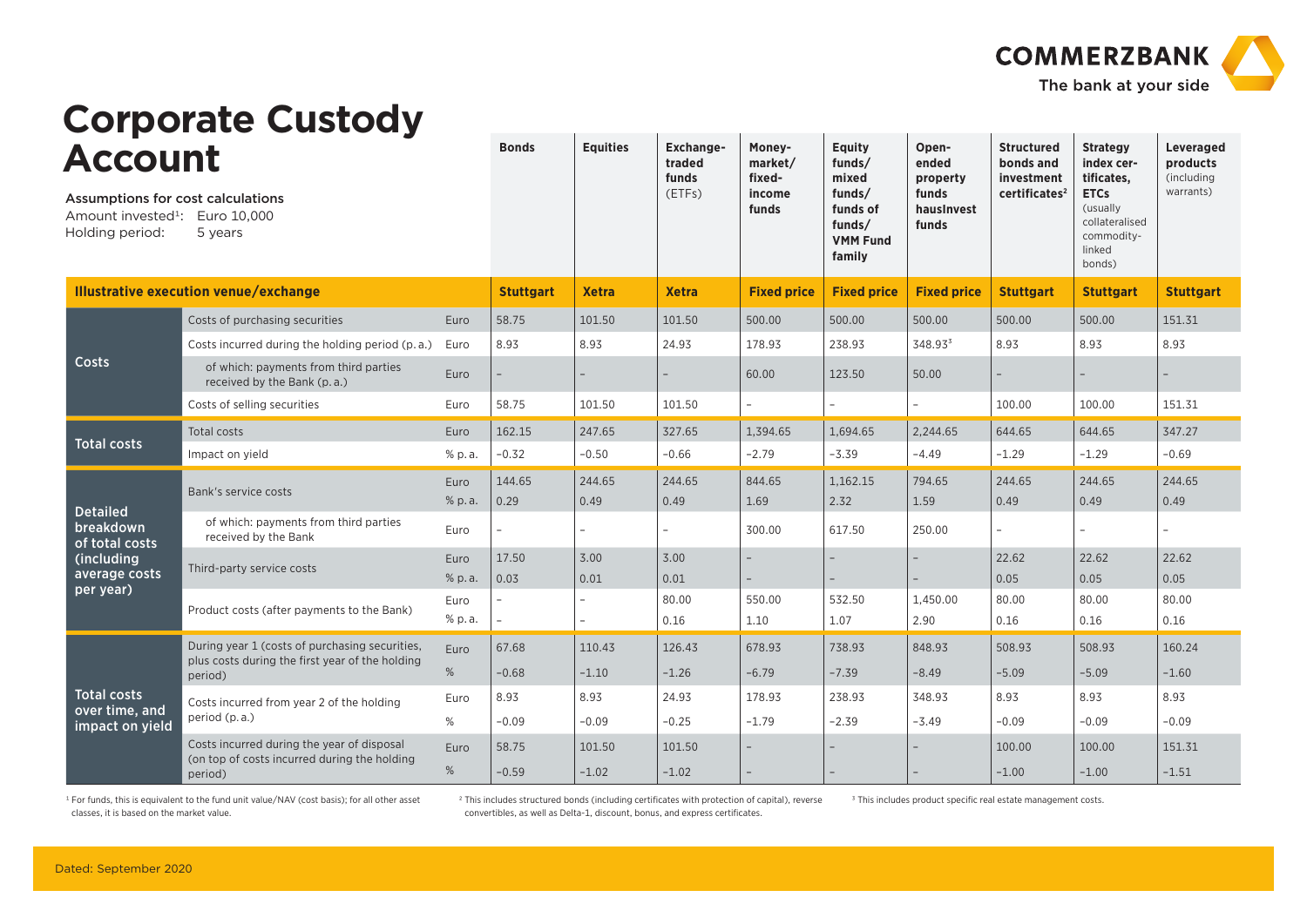

### **Standardised cost information for Shares and ETFs**

concerning costs and related charges, pursuant to Article 24 (4) of Directive 2014/65/EU ("MiFID II") and section 63 (7) sentence 1 of the German Securities Trading Act ("WpHG")

This document provides the most important information regarding the costs of this financial instrument. It does not constitute marketing material; instead, it is legally required information designed to inform you about the costs involved prior to entering into a contract.

In the following, we inform you about the costs arising when you trade securities through us without these securities being held in safe custody with us.

Insofar as you maintain a custody account relationship with us and process your investments with us as a whole (acquisition, safekeeping, sale), the total costs incurred for such investments can be found in our brochure "Client Information on the Securities Business".

#### **1. Definition of costs when entering into a trade, according to MiFID II**

In accordance with MiFID II, costs are equivalent to the difference between the mid-market price and the client's price at the time of entering into the trade.

The costs shown here are service costs, which are only incurred at the conclusion of the transaction. No other service and product costs are incurred for the respective transaction.

#### **2. Performance and cross-relationship with the costs of entering into the trade**

The purpose of this standardised cost information is to provide you with an overview of expected costs. Standardised cost information is generally supplemented by information about costs that will actually be incurred, with such information being provided immediately prior to concluding a trade upon request.

#### **3. Explanations regarding standardised cost information**

The costs shown are indicative. Costs which will actually be incurred upon entering into a trade may differ from this indication; in particular, they are affected by factors such as market conditions prevailing on the trade date and the spread widening.

The underlying term for the listed costs is the period from the date of the transaction to the date of maturity of the product.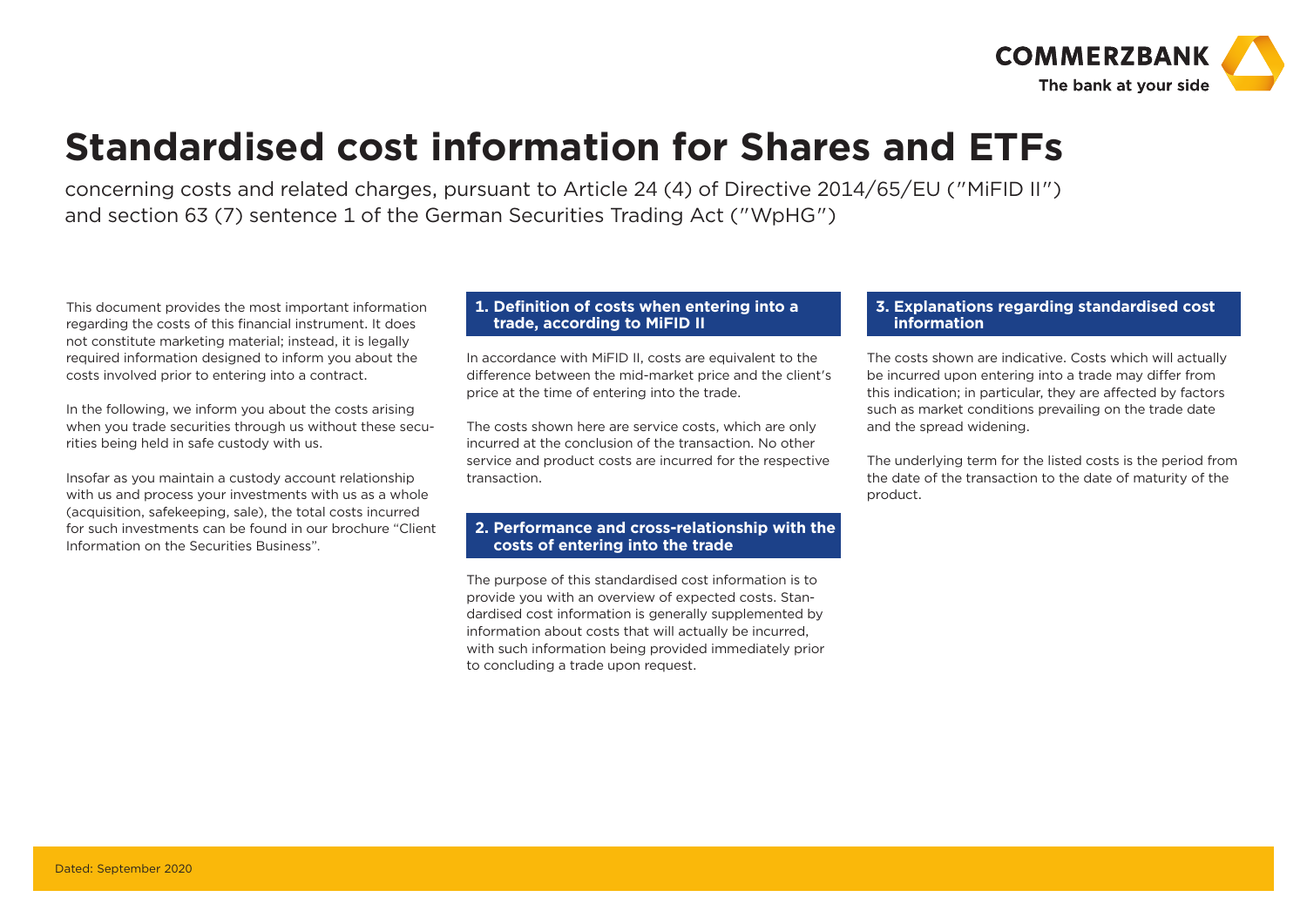| <b>Equity products</b> |                |      |                                |                           |      | Standardised costs based on a notional of: 1,000,000 EUR |                          |      |                                |                  |      |                             |                    |      |                            |               |      |                            |
|------------------------|----------------|------|--------------------------------|---------------------------|------|----------------------------------------------------------|--------------------------|------|--------------------------------|------------------|------|-----------------------------|--------------------|------|----------------------------|---------------|------|----------------------------|
| Maturity <sup>1</sup>  | $0 - 3$ months |      |                                | $3$ months $> 3-6$ months |      |                                                          | 6 months $> 6-12$ months |      | 1 year                         | $>$ 12-24 months |      | 2 vears                     | $> 24 - 36$ months |      | 3 vears                    | $> 36$ months |      | 10 years                   |
|                        | <b>EUR</b>     | %    | Yield<br>reduction EUR<br>p.a. |                           | %    | Yield<br>reduction<br>p. a.                              | EUR                      | %    | Yield<br>reduction EUR<br>p.a. |                  | %    | Yield<br>reduction<br>p. a. | EUR                | ℅    | Yield<br>reduction<br>p.a. | EUR           | %    | Yield<br>reduction<br>p.a. |
| <b>Shares</b>          | 10.000         | 1.00 | $-4.00%$                       | 10.000                    | 1.00 | $-2.00%$                                                 | 10.000                   | 1.00 | $-1.00%$                       | 17.500           | 1.75 | $-0.88%$                    | 25.000             | 2.50 | $-0.83%$                   | 75,000        | 7.50 | $-0.75%$                   |
| <b>ETFs</b>            | 10,000         | 1.00 | $-4.00%$                       | 10,000                    | 1.00 | $-2.00%$                                                 | 10,000                   | 1.00 | $-1.00%$                       | 17,500           | 1.75 | $-0.88%$                    | 25,000             | 2.50 | $-0.83%$                   | 75,000        | 7.50 | $-0.75%$                   |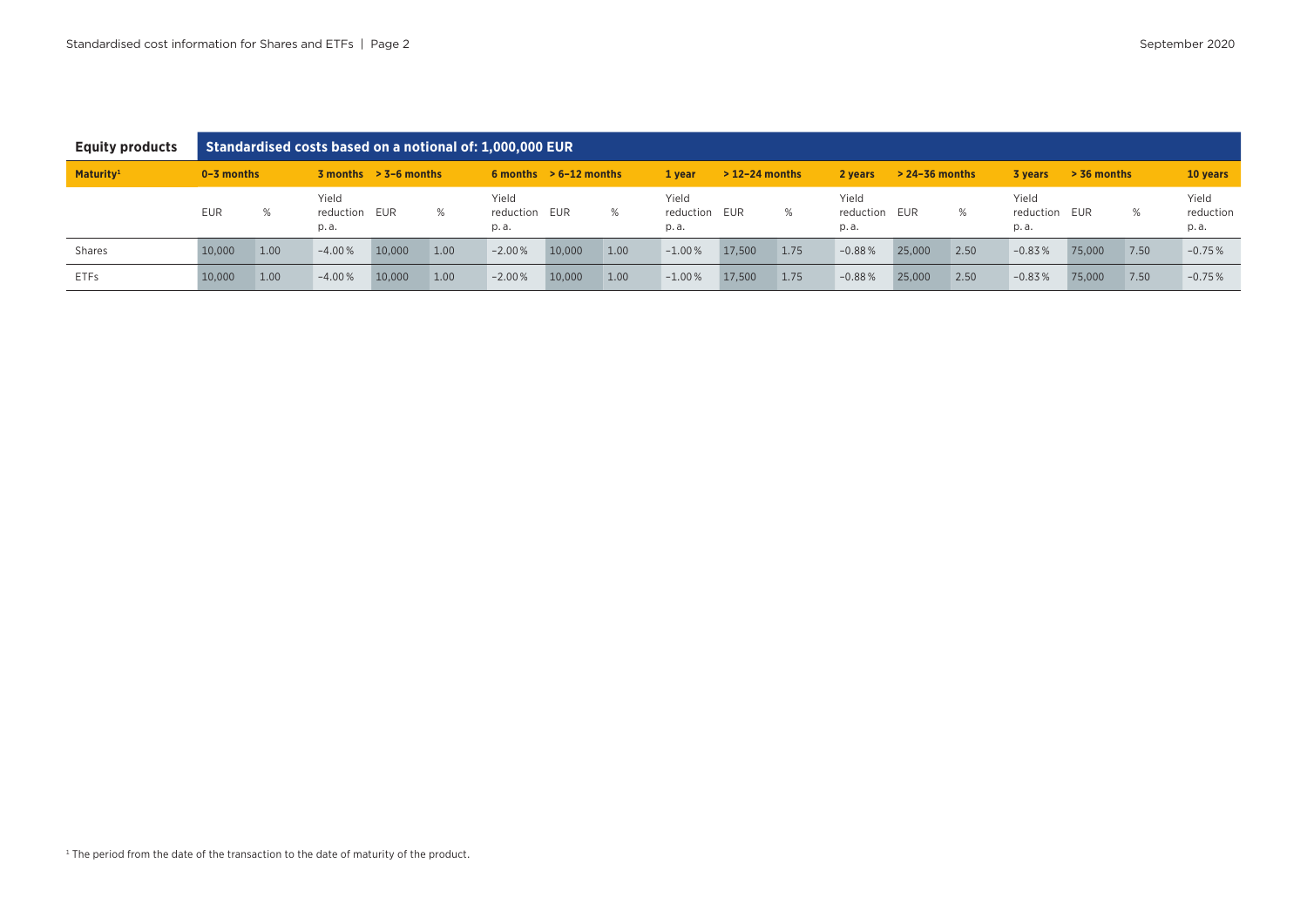

## **Standardised cost information for Bonds**

concerning costs and related charges, pursuant to Article 24 (4) of Directive 2014/65/EU ("MiFID II") and section 63 (7) sentence 1 of the German Securities Trading Act ("WpHG")

This document provides the most important information regarding the costs of this financial instrument. It does not constitute marketing material; instead, it is legally required information designed to inform you about the costs involved prior to entering into a contract.

In the following, we inform you about the costs arising when you trade securities through us without these securities being held in safe custody with us.

Insofar as you maintain a custody account relationship with us and process your investments with us as a whole (acquisition, safekeeping, sale), the total costs incurred for such investments can be found in our brochure "Client Information on the Securities Business".

#### **1. Definition of costs when entering into a trade, according to MiFID II**

In accordance with MiFID II, costs are equivalent to the difference between the mid-market price and the client's price at the time of entering into the trade.

The costs shown here are service costs, which are only incurred at the conclusion of the transaction. No other service and product costs are incurred for the respective transaction.

#### **2. Supplementary cost information**

The purpose of this standardised cost information is to provide you with an overview of expected costs. Standardised cost information is generally supplemented by information about costs that will actually be incurred, with such information being generally provided upon request immediately prior to concluding a trade.

#### **3. Explanations regarding standardised cost information**

ľ

The costs shown are indicative. Costs which will actually be incurred upon entering into a trade may differ from this indication; in particular, they are affected by factors such as market conditions prevailing on the trade date and the spread widening.

The underlying term for the listed costs is the period from the date of the transaction to the date of maturity of the product.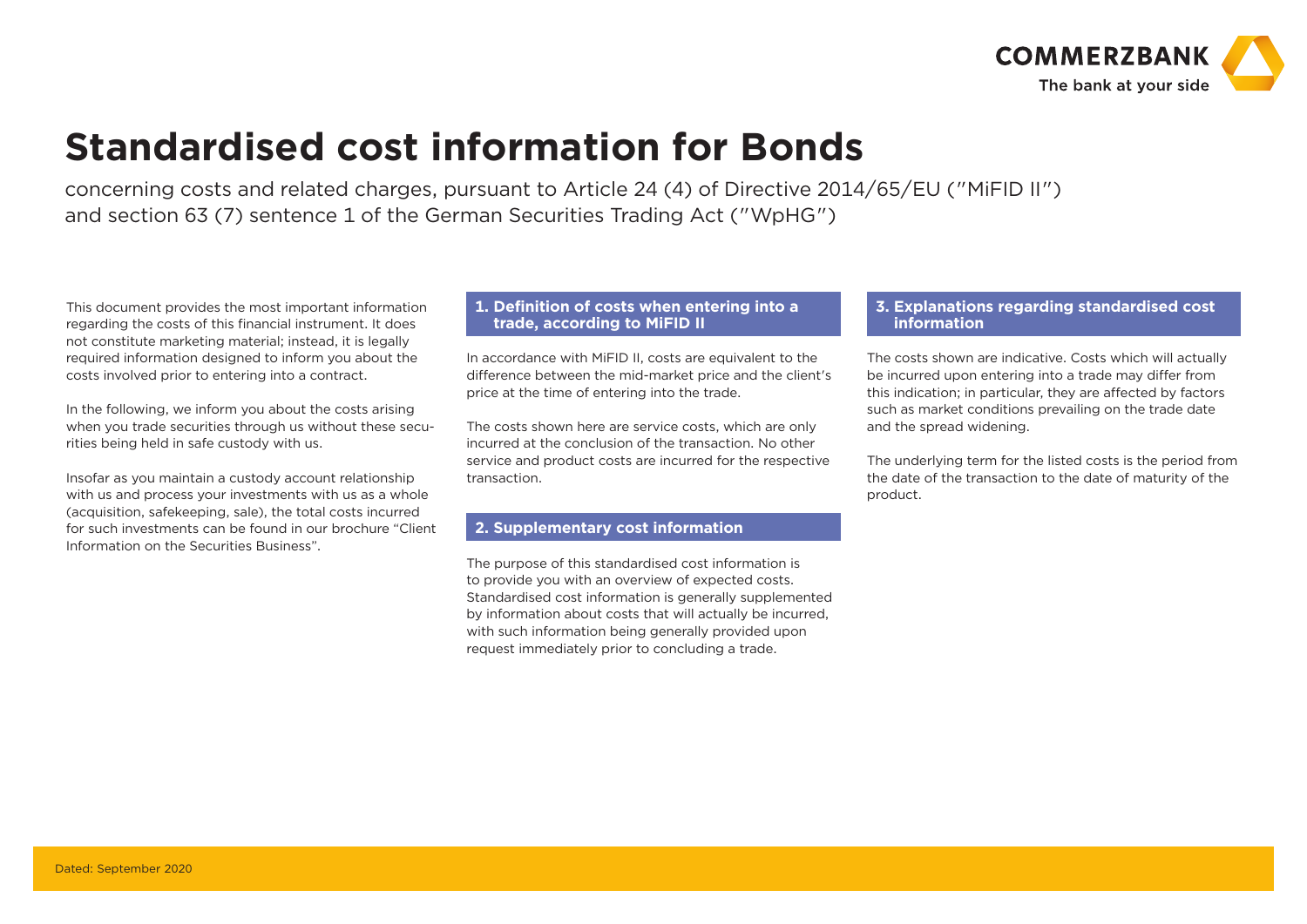| Primary /<br><b>Secondary Market</b>                                |                        | Standardised cost based on a notional of: 1,000,000 EUR |                            |                  |        |                            |                            |                            |                 |        |                            |                 |        |                            |
|---------------------------------------------------------------------|------------------------|---------------------------------------------------------|----------------------------|------------------|--------|----------------------------|----------------------------|----------------------------|-----------------|--------|----------------------------|-----------------|--------|----------------------------|
| <b>Bond Maturity<sup>1</sup></b>                                    | $0 - 2$ years          |                                                         | 2 year                     | $> 2 - 10$ years |        | 3 years                    | 5 years                    | 10 years                   | $>10-20$ years  |        | 20 years                   | > 20 years      |        | 30 years                   |
|                                                                     | EUR/USD/<br><b>GBP</b> | %                                                       | Yield<br>reduction<br>p.a. | EUR/USD/<br>GBP  | %      | Yield<br>reduction<br>p.a. | Yield<br>reduction<br>p.a. | Yield<br>reduction<br>p.a. | EUR/USD/<br>GBP | %      | Yield<br>reduction<br>p.a. | EUR/USD/<br>GBP | %      | Yield<br>reduction<br>p.a. |
| <b>Buy/Sell Bond</b>                                                |                        |                                                         |                            |                  |        |                            |                            |                            |                 |        |                            |                 |        |                            |
| <b>EU Government Bonds</b><br>Core and SSA                          | 3,000                  | 0.3000                                                  | $-0.1500%$                 | 6,000            | 0.6000 | $-0.2000\%$                | $-0.1200%$                 | $-0.0600%$                 | 11,500          | 1.1500 | $-0.0575%$                 | 17,500          | 1.7500 | $-0.0583%$                 |
| <b>EU Government Bonds</b><br>Periphery/other Go-<br>vernment Bonds | 5.000                  | 0.5000                                                  | $-0.2500%$                 | 11,500           | 1.1500 | $-0.3833%$                 | $-0.2300%$                 | $-0.1150%$                 | 20,000          | 2.0000 | $-0.1000\%$                | 30,000          | 3.0000 | $-0.1000\%$                |
| <b>Covered Bonds</b>                                                | 3.500                  | 0.3500                                                  | $-0.1750%$                 | 8,750            | 0.8750 | $-0.2917%$                 | $-0.1750%$                 | 0.0875%                    | 16,250          | 1.6250 | $-0.0813%$                 | 23,750          | 2.3750 | $-0.0792%$                 |
| IG Bonds                                                            | 5,000                  | 0.5000                                                  | $-0.2500%$                 | 17,500           | 1.7500 | $-0.5833%$                 | $-0.3500%$                 | $-0.1750%$                 | 25,000          | 2.5000 | $-0.1250%$                 | 30,000          | 3.0000 | $-0.1000\%$                |
| HY/EM/unrated/<br>structured/sub-<br>ordinated                      | 12,500                 | 1.2500                                                  | $-0.6250%$                 | 30,000           | 3.0000 | $-1.0000\%$                | $-0.6000%$                 | $-0.3000%$                 | 35,000          | 3.5000 | $-0.1750%$                 | 35,000          | 3.5000 | $-0.1167%$                 |
|                                                                     |                        |                                                         |                            |                  |        |                            |                            |                            |                 |        |                            |                 |        |                            |
| <b>Bond Forwards</b>                                                | 5,000                  | 0.5000                                                  | $-0.2500%$                 | 11,500           | 1.1500 | $-0.3833%$                 | $-0.2300%$                 | $-0.1150%$                 | 20,000          | 2.0000 | $-0.1000\%$                | 30,000          | 3.0000 | $-0.1000\%$                |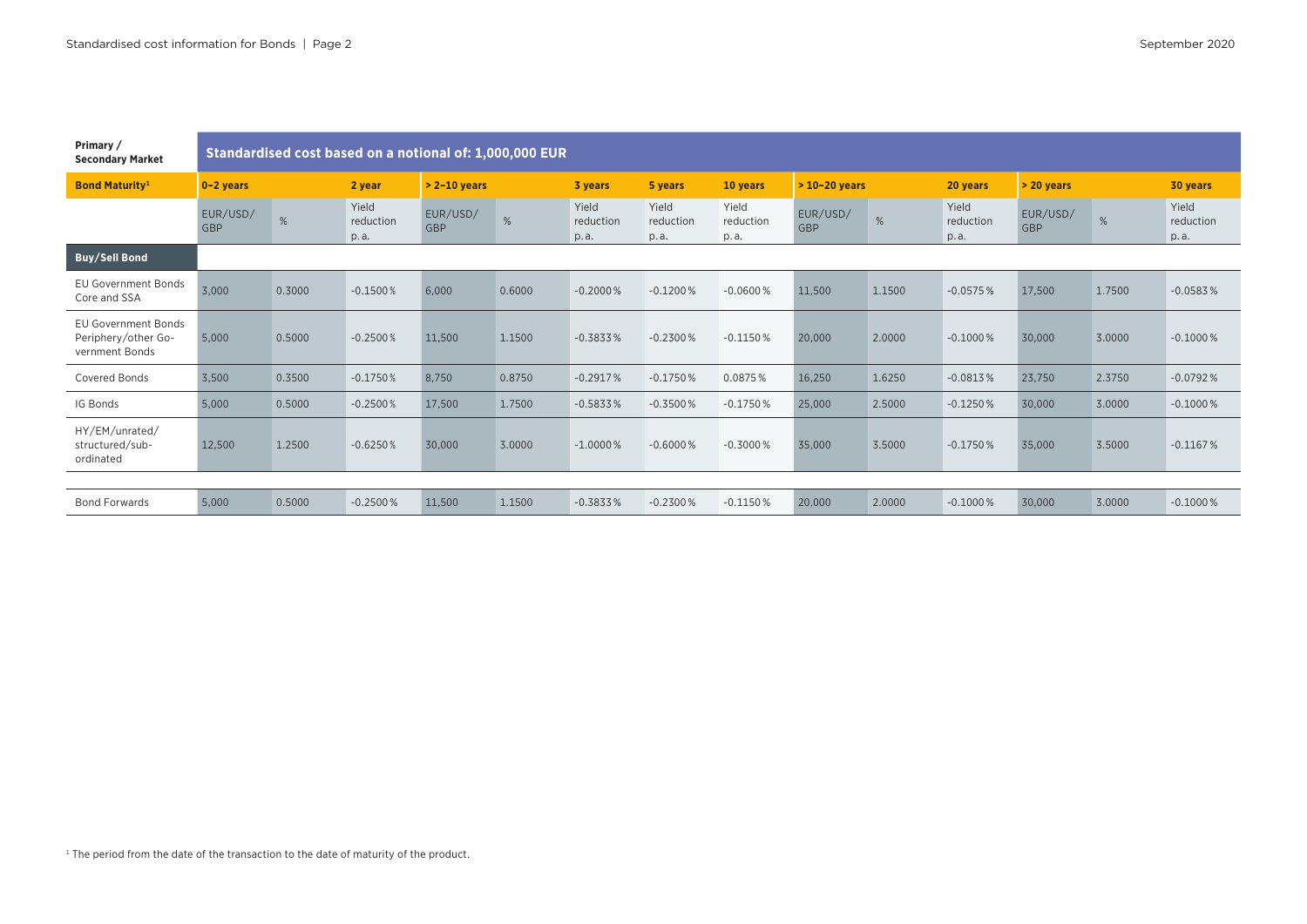

### **Standardised cost information for Repos and Securities Lending**

ľ

ľ

concerning costs and related charges, pursuant to Article 24 (4) of Directive 2014/65/EU ("MiFID II")

This document provides the most important information regarding the costs of this financial instrument. It does not constitute marketing material; instead, it is legally required information designed to inform you about the costs involved prior to entering into a contract.

#### **1. Definition of costs when entering into a trade, according to MiFID II**

In accordance with MiFID II, costs are equivalent to the difference between the theoretical mid-market rate based on broker quotations, including electronic trading platforms, and the client's rate at the time of entering into the trade. These costs are identical to the initial negative market value upon trade entry; they cover the Bank's expenses for position management, cost of equity, as well as Commerzbank AG's income.

The costs shown here are service costs, which are only incurred at the conclusion of the transaction. No other service and product costs are incurred for the respective transaction.

#### **2. Supplemental cost information**

The purpose of this standardised cost information is to provide you with an overview of expected costs. Standardised cost information is generally supplemented by information about costs that will actually be incurred, with such information being generally provided upon request immediately prior to concluding a trade.

#### **3. Explanations regarding standardised cost information**

The costs shown are indicative. Costs which will actually be incurred upon entering into a trade may differ from this indication; in particular, they are affected by factors such as market conditions prevailing on the trade date and the spread widening.

The underlying term for the listed costs is the period from the date of the transaction to the date of maturity of the product.

#### **4. Performance information**

ľ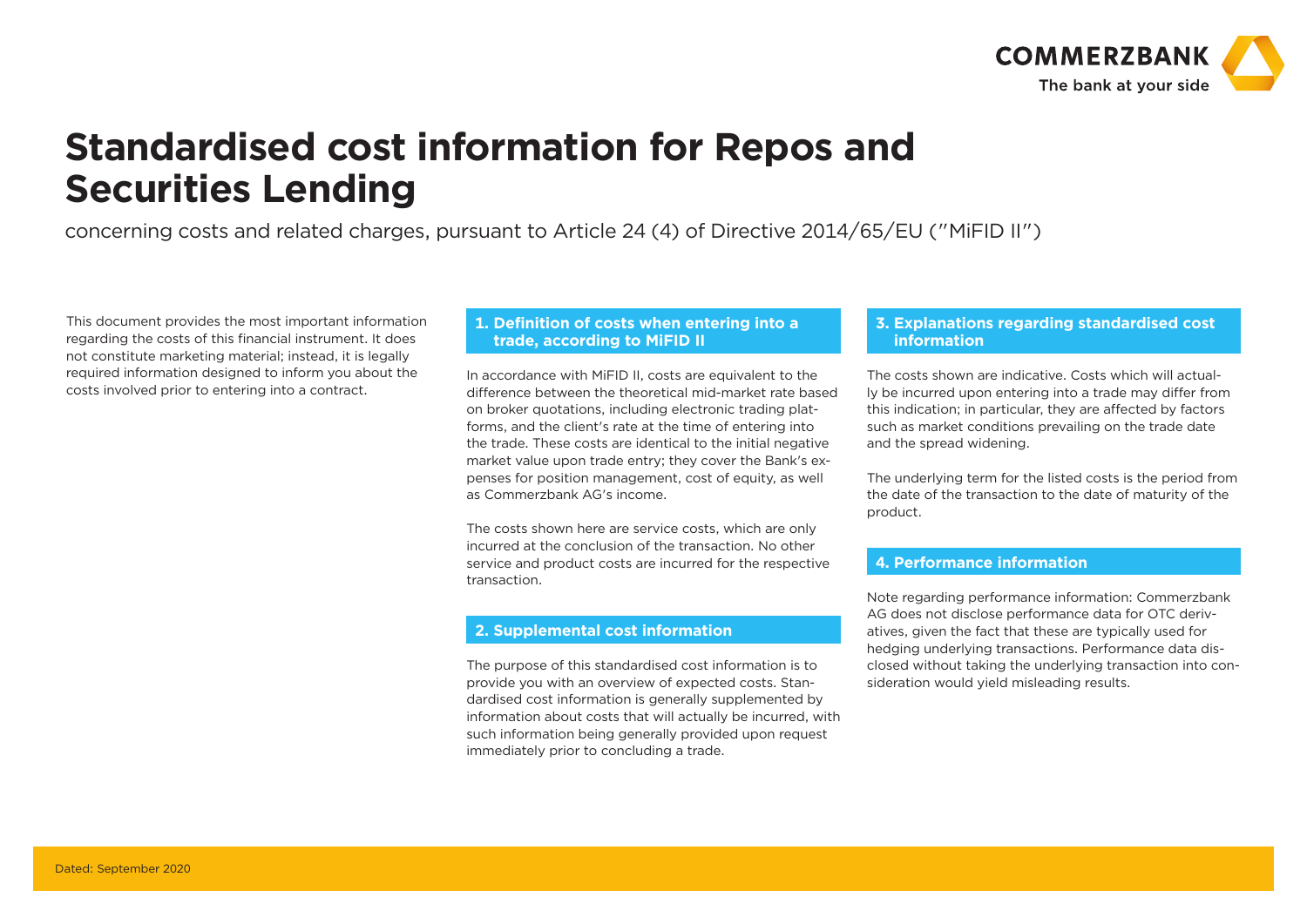|                                                          | Standardised cost based on a notional of: 1,000,000 EUR |        |               |        |                |        |              |        |  |  |
|----------------------------------------------------------|---------------------------------------------------------|--------|---------------|--------|----------------|--------|--------------|--------|--|--|
| Collateral/Maturity <sup>1</sup>                         | $0-1$ month                                             |        | $>1-3$ months |        | $> 3-6$ months |        | $> 6$ months |        |  |  |
|                                                          | <b>EUR</b>                                              | $\%$   | <b>EUR</b>    | %      | <b>EUR</b>     | %      | <b>EUR</b>   | %      |  |  |
| <b>Repos</b>                                             |                                                         |        |               |        |                |        |              |        |  |  |
| EU Government Bonds Core and SSA                         | 41.67                                                   | 0.0042 | 125.00        | 0.0125 | 400.00         | 0.0400 | 800.00       | 0.0800 |  |  |
| EU Government Bonds Periphery/<br>other Government Bonds | 41.67                                                   | 0.0042 | 125.00        | 0.0125 | 400.00         | 0.0400 | 800.00       | 0.0800 |  |  |
| <b>Covered Bonds</b>                                     | 41.67                                                   | 0.0042 | 125.00        | 0.0125 | 400.00         | 0.0400 | 800.00       | 0.0800 |  |  |
| IG Bonds                                                 | 41.67                                                   | 0.0042 | 125.00        | 0.0125 | 400.00         | 0.0400 | 800.00       | 0.0800 |  |  |
| HY/EM/unrated/structured/subordinated                    | 200.00                                                  | 0.0200 | 900.00        | 0.0900 | 1,800.00       | 0.1800 | 3,600.00     | 0.3600 |  |  |
|                                                          |                                                         |        |               |        |                |        |              |        |  |  |
| <b>Securities Lending</b>                                |                                                         |        |               |        |                |        |              |        |  |  |
| EU Government Bonds Core and SSA                         | 41.67                                                   | 0.0042 | 125.00        | 0.0125 | 400.00         | 0.0400 | 800.00       | 0.0800 |  |  |
| EU Government Bonds Periphery/<br>other Government Bonds | 41.67                                                   | 0.0042 | 125.00        | 0.0125 | 400.00         | 0.0400 | 800.00       | 0.0800 |  |  |
| <b>Covered Bonds</b>                                     | 41.67                                                   | 0.0042 | 125.00        | 0.0125 | 400.00         | 0.0400 | 800.00       | 0.0800 |  |  |
| IG Bonds                                                 | 41.67                                                   | 0.0042 | 125.00        | 0.0125 | 400.00         | 0.0400 | 800.00       | 0.0800 |  |  |
| HY/EM/unrated/structured/subordinated                    | 200.00                                                  | 0.0200 | 900.00        | 0.0900 | 1,800.00       | 0.1800 | 3,600.00     | 0.3600 |  |  |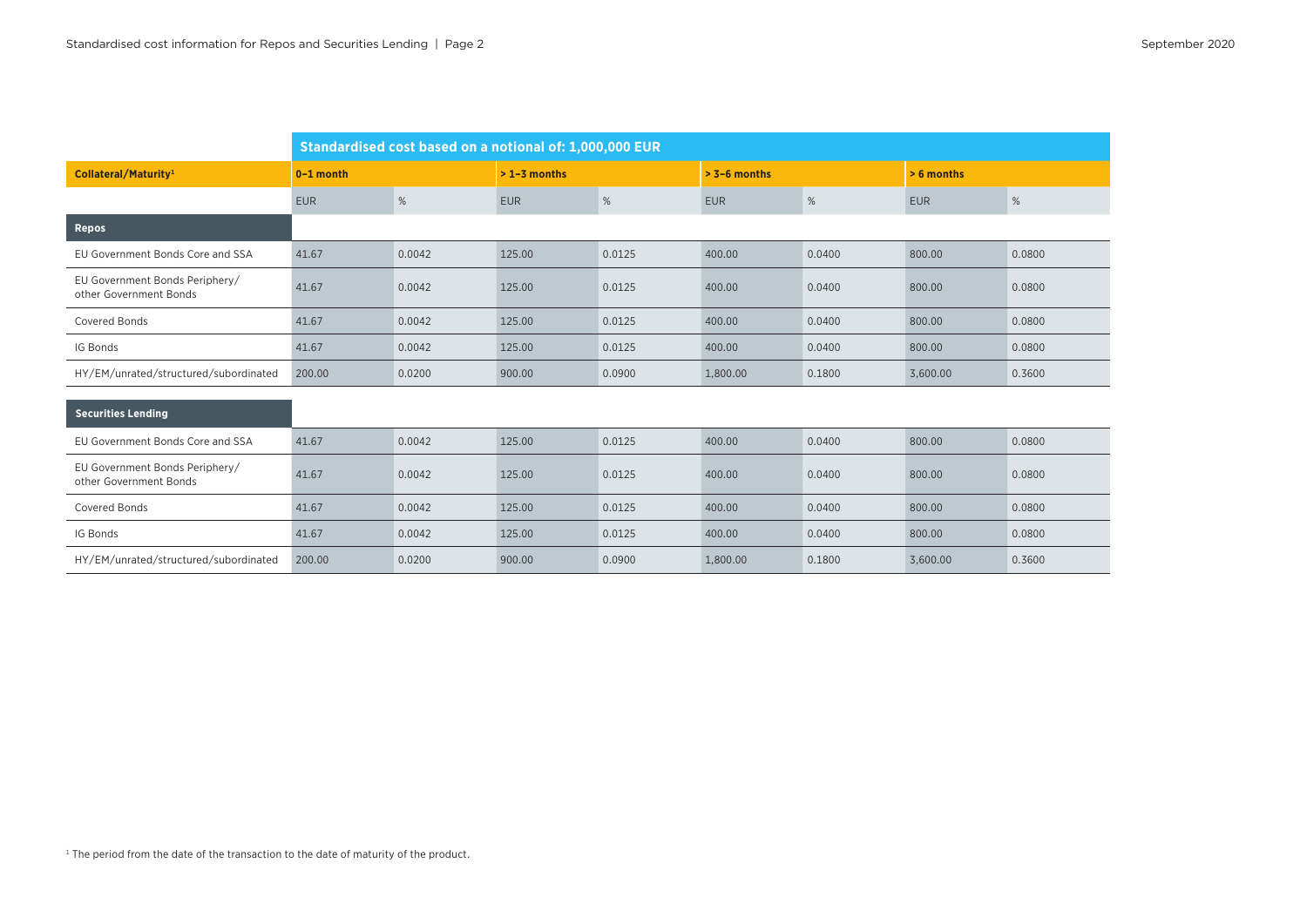

### **Standardised cost information for Equity Products**

concerning costs and related charges, pursuant to Article 24 (4) of Directive 2014/65/EU ("MiFID II") and section 63 (7) sentence 1 of the German Securities Trading Act ("WpHG")

This document provides the most important information regarding the costs of these financial instruments. It does not constitute marketing material; instead, it is legally required information designed to inform you about the costs involved prior to entering into a contract. More precise costs will be provided upon request.

#### **1. Definition of costs when entering into a trade, according to MiFID II**

In accordance with MiFID II, costs are equivalent to the difference between the fair value and the client's price at the time of entering into the trade. These costs are identical to the initial negative market value upon trade entry; they cover the Bank's expenses for structuring and selling the product, cost of equity, as well as Commerzbank AG's income.

The costs shown here are service costs, which are only incurred at the conclusion of the transaction. No other service and product costs are incurred for the respective transaction.

#### **2. Performance and cross-relationship with the costs of entering into the trade**

The purpose of this standardised cost information is to provide you with an overview of expected costs. Standardised cost information is generally supplemented by information about costs that will actually be incurred, with such information being provided immediately prior to concluding a trade upon request.

#### **3. Explanations regarding standardised cost information**

The costs shown are indicative. Costs which will actually be incurred upon entering into a trade may differ from this indication; in particular, for OTC/Swaps they are influenced mainly by factors such as the client's credit rating, market conditions prevailing on the trade date, and the existence of a Credit Support Annex.

The underlying term for the listed costs is the period from the date of the transaction to the date of maturity of the product.

Securitised Derivates are influenced mainly by factors such as the market conditions prevailing on the trade date, inherent market risk of the transaction and tenor of the security.

#### **4. Performance information**

l.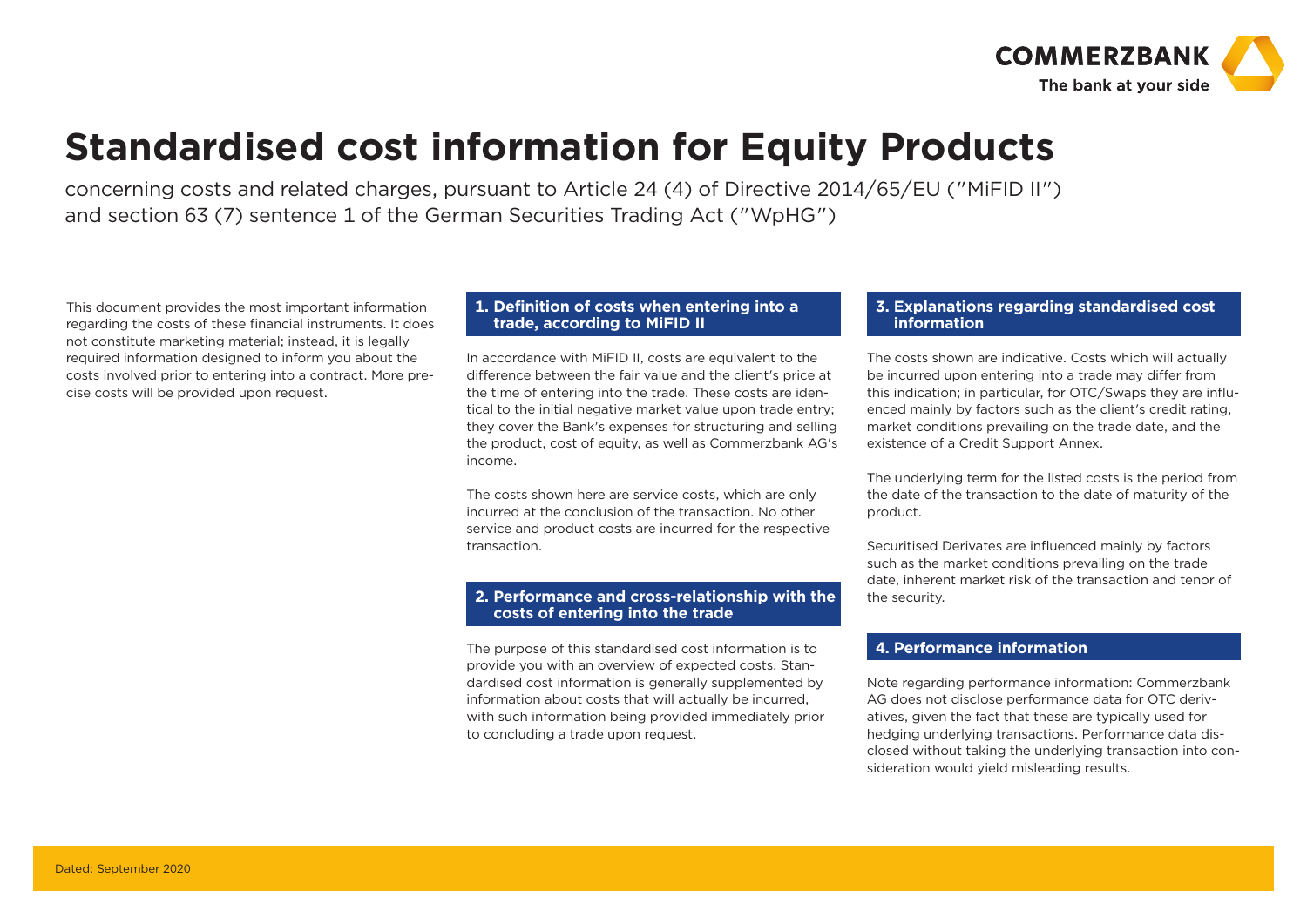| Option                                         |                | Standardised costs based on a notional of: 1,000,000 EUR |                |      |                 |      |                    |      |                    |      |               |      |  |
|------------------------------------------------|----------------|----------------------------------------------------------|----------------|------|-----------------|------|--------------------|------|--------------------|------|---------------|------|--|
| Maturity <sup>1</sup>                          | $0 - 3$ months |                                                          | $> 3-6$ months |      | $> 6-12$ months |      | $> 12 - 24$ months |      | $> 24 - 36$ months |      | $> 36$ months |      |  |
|                                                | <b>EUR</b>     | $\%$                                                     | <b>EUR</b>     | %    | <b>EUR</b>      | %    | <b>EUR</b>         | %    | <b>EUR</b>         | %    | <b>EUR</b>    | $\%$ |  |
| Single Stock Plain Vanilla Option<br>Asia      | 4,600          | 0.46                                                     | 5,600          | 0.56 | 7,600           | 0.76 | 9,200              | 0.92 | 13,000             | 1.30 | 23,000        | 2.30 |  |
| Index Plain Vanilla Option<br>Asia             | 800            | 0.08                                                     | 800            | 0.08 | 1,800           | 0.18 | 2,900              | 0.29 | 2,900              | 0.29 | 2,900         | 0.29 |  |
| Single Stock Plain Vanilla Option<br>Europe-US | 2,800          | 0.28                                                     | 3,800          | 0.38 | 5.600           | 0.56 | 7,800              | 0.78 | 12,800             | 1.28 | 16,400        | 1.64 |  |
| Index Plain Vanilla Option<br>Europe-US        | 500            | 0.05                                                     | 500            | 0.05 | 500             | 0.05 | 500                | 0.05 | 500                | 0.05 | 700           | 0.07 |  |
| Non-Plain Vanilla Option                       | 5,000          | 0.50                                                     | 7,500          | 0.75 | 10,000          | 1.00 | 12,500             | 1.25 | 12,500             | 1.25 | 12,500        | 1.25 |  |

| Swap                  |                | Standardised costs based on a notional of: 1,000,000 EUR |                |      |                 |      |                  |      |                    |      |               |      |
|-----------------------|----------------|----------------------------------------------------------|----------------|------|-----------------|------|------------------|------|--------------------|------|---------------|------|
| Maturity <sup>1</sup> | $0 - 3$ months |                                                          | $> 3-6$ months |      | $> 6-12$ months |      | $>$ 12-24 months |      | $> 24 - 36$ months |      | $> 36$ months |      |
|                       | <b>EUR</b>     | %                                                        | <b>EUR</b>     | %    | <b>EUR</b>      | %    | <b>EUR</b>       | %    | <b>EUR</b>         | %    | <b>EUR</b>    | %    |
| Single Stock Swap     | 25,000         | 2.50                                                     | 28,000         | 2.80 | 31,000          | 3.10 | 34,000           | 3.40 | 37,000             | 3.70 | 40,000        | 4.00 |
| Index Swap            | 1,500          | 0.15                                                     | 1,500          | 0.15 | 1,700           | 0.17 | 2,100            | 0.21 | 3,700              | 0.37 | 4,100         | 0.41 |
| Custom Basket Swap    | 1,500          | 0.15                                                     | 1,500          | 0.15 | 1.700           | 0.17 | 2.100            | 0.21 | 3.700              | 0.37 | 4,100         | 0.41 |

| <b>Securitisation</b>      |                |      |                                 |                          |      | Standardised costs based on a notional of: 1,000,000 EUR |        |      |                                 |                    |      |                            |                  |      |                                |              |      |                              |
|----------------------------|----------------|------|---------------------------------|--------------------------|------|----------------------------------------------------------|--------|------|---------------------------------|--------------------|------|----------------------------|------------------|------|--------------------------------|--------------|------|------------------------------|
| Maturity <sup>1</sup>      | $0 - 6$ months |      |                                 | 6 months $> 6-12$ months |      | 12 months $> 12-24$ months                               |        |      | 2 vears                         | $> 24 - 36$ months |      | 3 vears                    | $> 36-60$ months |      | 5 years                        | $>60$ months |      | 10 years                     |
|                            | <b>EUR</b>     | %    | Yield<br>reduction EUR<br>p. a. |                          | %    | Yield<br>reduction<br>p. a.                              | EUR    | %    | Yield<br>reduction EUR<br>p. a. |                    | %    | Yield<br>reduction<br>p.a. | EUR              | %    | Yield<br>reduction EUR<br>p.a. |              | %    | Yield<br>reduc-<br>tion p.a. |
| Securitised<br>derivatives | 20,000         | 2.00 | 4.00                            | 25,000                   | 2.50 | 2.50                                                     | 30,000 | 3.00 | 1.50                            | 40,000             | 4.00 | 1.33                       | 50,000           | 5.00 | 1.00                           | 65,000       | 6.50 | 0.65                         |

 $1$  The period from the date of the transaction to the date of maturity of the product.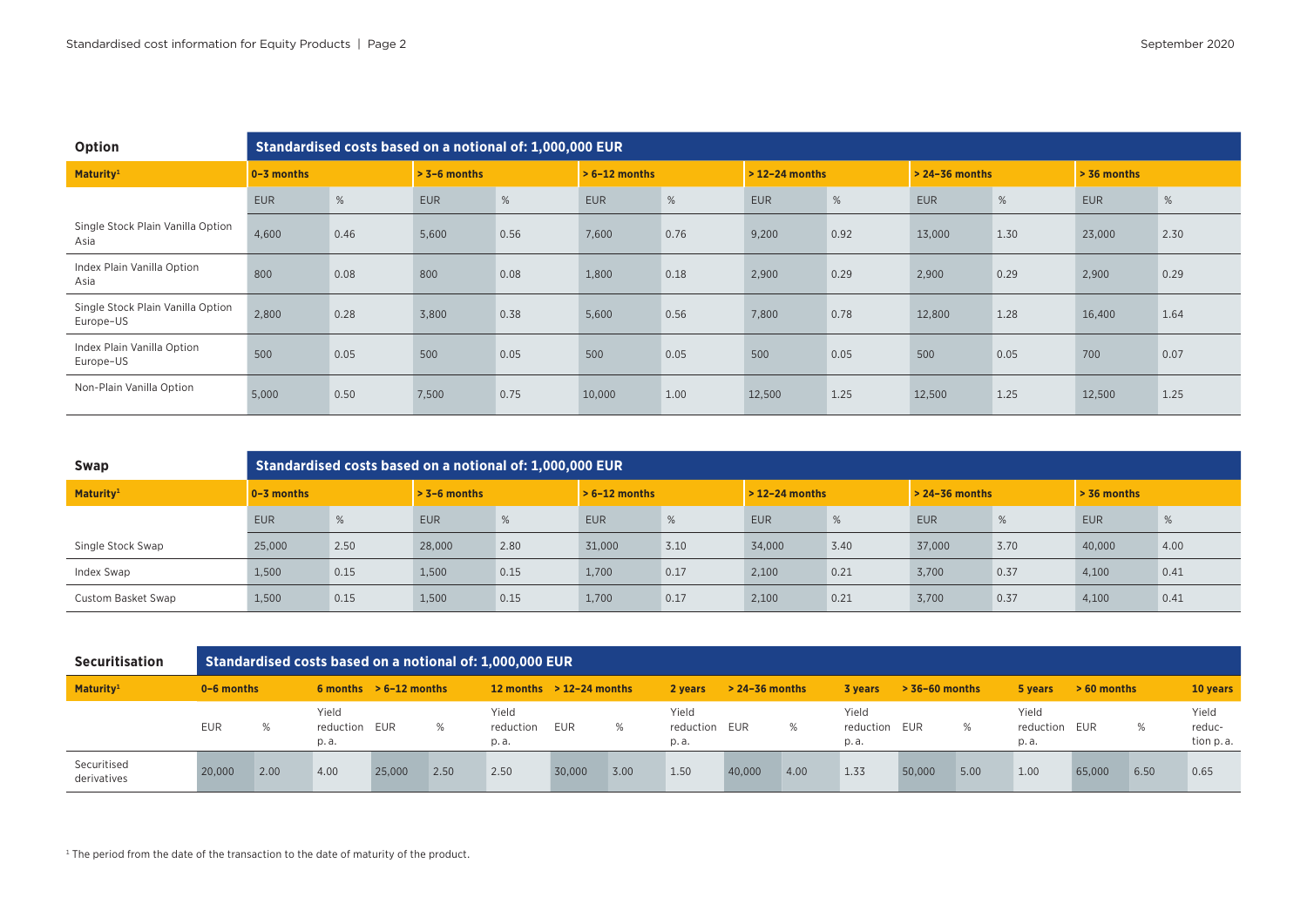

### **Standardised cost information for FX Derivatives**

concerning costs and related charges, pursuant to Article 24 (4) of Directive 2014/65/EU ("MiFID II") and section 63 (7) sentence 1 of the German Securities Trading Act ("WpHG")

This document provides the most important information regarding the costs of this financial instrument. It does not constitute marketing material; instead, it is legally required information designed to inform you about the costs involved prior to entering into a contract.

#### **1. Definition of costs when entering into a trade, according to MiFID II**

In accordance with MiFID II, costs are equivalent to the difference between the fair value and the client's price at the time of entering into the trade. These costs are identical to the initial negative market value upon trade entry; they cover the Bank's expenses for structuring and selling the product, cost of equity, as well as Commerzbank AG's income.

The costs shown here are service costs, which are only incurred at the conclusion of the transaction. No other service and product costs are incurred for the respective transaction.

#### **2. Performance and cross-relationship with the costs of entering into the trade**

The purpose of this standardised cost information is to provide you with an overview of expected costs. Standardised cost information is generally supplemented by information about costs that will actually be incurred, with such information being generally provided upon request immediately prior to concluding a trade.

#### **3. Explanations regarding standardised cost information**

The costs shown are indicative. Costs which will actually be incurred upon entering into a trade may differ from this indication; in particular, they are influenced by factors such as the client's credit rating, market conditions prevailing on the trade date, and the existence of a Credit Support Annex.

The underlying term for the listed costs is the period from the date of the transaction to the date of maturity of the product.

The shown currency pairs are indicative. The same costs apply to trades in other currency pairs.

#### **4. Performance information**

I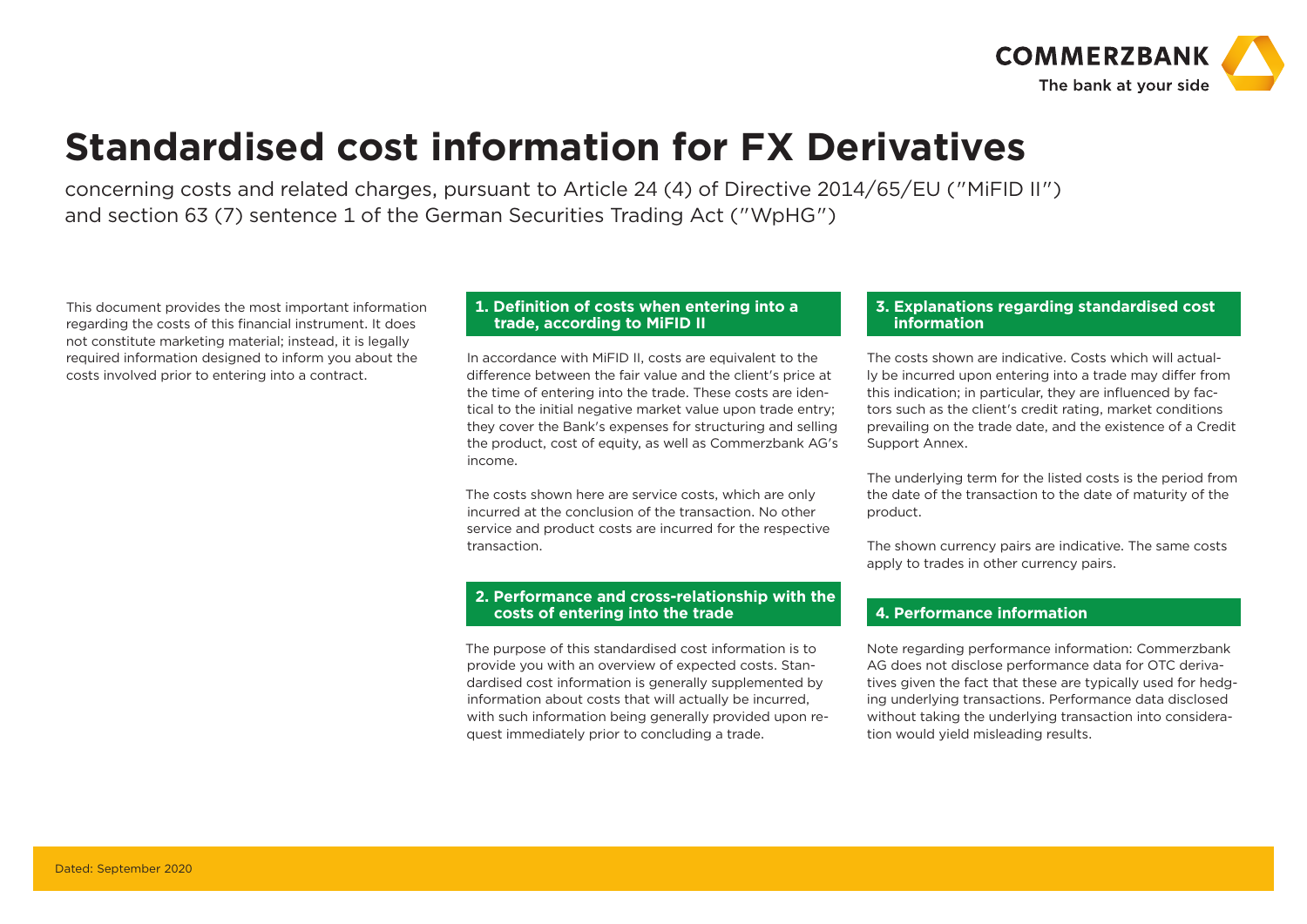| FX Forward/FX Swap/<br>Non-Deliverable Forward <sup>1</sup>          | Minimum <sup>3</sup> costs in EUR and $%$<br>with notional in: 2,500 EUR                                                                                      |       |                |      | Standardised cost based on a notional of: 1,000,000 EUR |      |              |      |
|----------------------------------------------------------------------|---------------------------------------------------------------------------------------------------------------------------------------------------------------|-------|----------------|------|---------------------------------------------------------|------|--------------|------|
| Maturity <sup>2</sup>                                                |                                                                                                                                                               |       | $0 - 6$ months |      | $> 6-12$ months                                         |      | $>12$ months |      |
| <b>Currency pair</b>                                                 | <b>EUR</b>                                                                                                                                                    | %     | <b>EUR</b>     | %    | <b>EUR</b>                                              | %    | <b>EUR</b>   | $\%$ |
| Price Group 1                                                        | 250                                                                                                                                                           | 10.00 | 10,000         | 1.00 | 15,000                                                  | 1.50 | 20,000       | 2.00 |
| Price Group 2                                                        | 250                                                                                                                                                           | 10.00 | 12,500         | 1.25 | 20,000                                                  | 2.00 | 30,000       | 3.00 |
| Price Group 3                                                        | 250                                                                                                                                                           | 10.00 | 15,000         | 1.50 | 27,500                                                  | 2.75 | 37.500       | 3.75 |
| Price Group 4                                                        | 250                                                                                                                                                           | 10.00 | 25,000         | 2.50 | 40,000                                                  | 4.00 | 55,000       | 5.50 |
| Price Group 1:<br>Price Group 2:<br>Price Group 3:<br>Price Group 4: | EUR or USD vs. CHF/JPY/USD<br>EUR or USD vs. CAD/CNH/CNY/DKK/GBP/NOK/SEK<br>EUR or USD vs. AUD/CZK/HKD/NZD/PLN/RUB/SGD<br>EUR or USD vs. all other currencies |       |                |      |                                                         |      |              |      |

| iroup 4: | EUR or USD vs. all other currencies |  |
|----------|-------------------------------------|--|
|          |                                     |  |

| <b>FX Options and variations</b><br>thereof <sup>4</sup>             |                                                                                                                                                               | Standardised cost based on a notional of: 1,000,000 EUR |                 |      |              |      |  |  |
|----------------------------------------------------------------------|---------------------------------------------------------------------------------------------------------------------------------------------------------------|---------------------------------------------------------|-----------------|------|--------------|------|--|--|
| Maturity <sup>1</sup>                                                | $0 - 6$ months                                                                                                                                                |                                                         | $> 6-12$ months |      | $>12$ months |      |  |  |
| <b>Currency pair</b>                                                 | <b>EUR</b>                                                                                                                                                    | %                                                       | <b>EUR</b>      | %    | <b>EUR</b>   | %    |  |  |
| Price Group 1                                                        | 10.000                                                                                                                                                        | 1.00                                                    | 17,500          | 1.75 | 25,000       | 2.50 |  |  |
| Price Group 2                                                        | 12,500                                                                                                                                                        | 1.25                                                    | 22,500          | 2.25 | 35,000       | 3.50 |  |  |
| Price Group 3                                                        | 15,000                                                                                                                                                        | 1.50                                                    | 30,000          | 3.00 | 42,500       | 4.25 |  |  |
| Price Group 4                                                        | 25,000                                                                                                                                                        | 2.50                                                    | 42,500          | 4.25 | 60,000       | 6.00 |  |  |
| Price Group 1:<br>Price Group 2:<br>Price Group 3:<br>Price Group 4: | EUR or USD vs. CHF/JPY/USD<br>EUR or USD vs. CAD/CNH/CNY/DKK/GBP/NOK/SEK<br>EUR or USD vs. AUD/CZK/HKD/NZD/PLN/RUB/SGD<br>EUR or USD vs. all other currencies |                                                         |                 |      |              |      |  |  |

<sup>1</sup> Non-Deliverable Forwards are only offered from a notional value of 100,000 EUR or the equivalent in other currencies.

<sup>2</sup> The period from the date of the transaction to the date of maturity of the product.

<sup>3</sup> Minimum costs are applied if the standardised cost percentages do not cover the costs of the transaction due to the low transaction notional. In such cases,

the minimum cost applies until the standardised cost percentage multiplied by the transaction notional exceeds the minimum cost as amount.

4 Should your specific product variation be included in the table "Structured products and variations thereof" of the following page, then its values are applicable.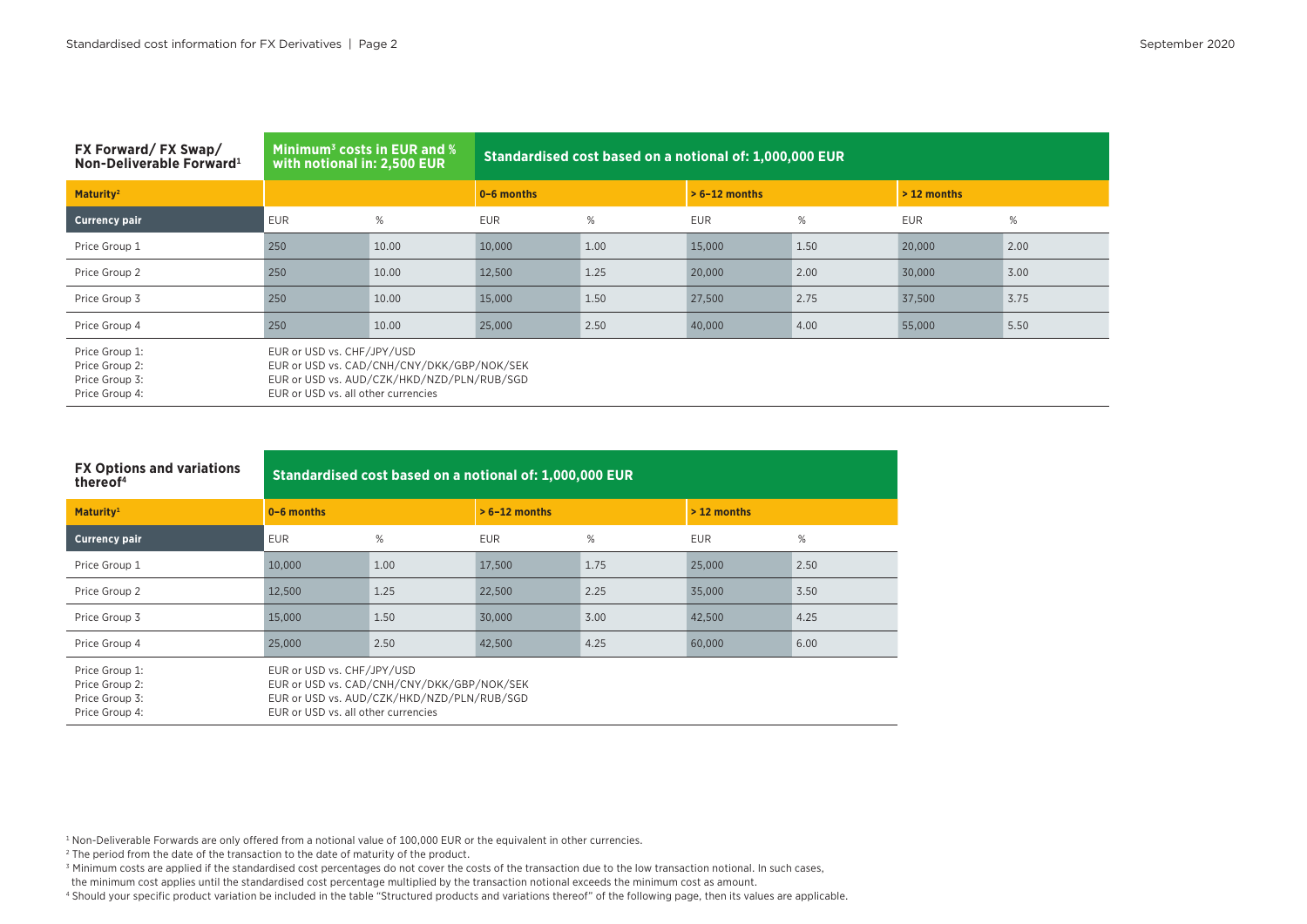| <b>FX Time Option Forward/</b><br><b>FX Time Option Swap</b>         | Minimum <sup>2</sup> costs in EUR and %<br>with notional in: 2,500 EUR |                                                                                          | Standardised cost based on a notional of: 1,000,000 EUR |      |                 |      |              |      |  |  |  |  |
|----------------------------------------------------------------------|------------------------------------------------------------------------|------------------------------------------------------------------------------------------|---------------------------------------------------------|------|-----------------|------|--------------|------|--|--|--|--|
| Maturity <sup>1</sup>                                                |                                                                        |                                                                                          | $0 - 6$ months                                          |      | $> 6-12$ months |      | $>12$ months |      |  |  |  |  |
| <b>Currency pair</b>                                                 | <b>EUR</b>                                                             | %                                                                                        | <b>EUR</b>                                              | %    | <b>EUR</b>      | %    | <b>EUR</b>   | %    |  |  |  |  |
| Price Group 1                                                        | 250                                                                    | 10.00                                                                                    | 17,500                                                  | 1.75 | 25,000          | 2.50 | 30,000       | 3.00 |  |  |  |  |
| Price Group 2                                                        | 250                                                                    | 10.00                                                                                    | 20,000                                                  | 2.00 | 30,000          | 3.00 | 40,000       | 4.00 |  |  |  |  |
| Price Group 3                                                        | 250                                                                    | 10.00                                                                                    | 25,000                                                  | 2.50 | 37,500          | 3.75 | 47,500       | 4.75 |  |  |  |  |
| Price Group 4                                                        | 250                                                                    | 10.00                                                                                    | 35,000                                                  | 3.50 | 50,000          | 5.00 | 65,000       | 6.50 |  |  |  |  |
| Price Group 1:<br>Price Group 2:<br>Price Group 3:<br>Price Group 4: | EUR or USD vs. CHF/JPY/USD<br>EUR or USD vs. all other currencies      | EUR or USD vs. CAD/CNH/CNY/DKK/GBP/NOK/SEK<br>EUR or USD vs. AUD/CZK/HKD/NZD/PLN/RUB/SGD |                                                         |      |                 |      |              |      |  |  |  |  |

| up 4: | EUR or USD vs. all other currencies |  |
|-------|-------------------------------------|--|
|       |                                     |  |

| <b>Structured products and</b><br>variations thereof | Standardised cost based on a notional of: 1,000,000 EUR |      |                 |      |              |      |  |  |  |  |  |
|------------------------------------------------------|---------------------------------------------------------|------|-----------------|------|--------------|------|--|--|--|--|--|
| Maturity <sup>1</sup>                                | 0-6 months                                              |      | $> 6-12$ months |      | $>12$ months |      |  |  |  |  |  |
| <b>Product type</b>                                  | <b>EUR</b>                                              | $\%$ | <b>EUR</b>      | $\%$ | <b>EUR</b>   | $\%$ |  |  |  |  |  |
| <b>Enhanced Deposit</b>                              | 15,000                                                  | 1.50 | 30,000          | 3.00 |              |      |  |  |  |  |  |
| <b>Risk Reversal</b>                                 | 15,000                                                  | 1.50 | 30,000          | 3.00 | 50,000       | 5.00 |  |  |  |  |  |
| Average Outright                                     | 15,000                                                  | 1.50 | 30,000          | 3.00 | 50,000       | 5.00 |  |  |  |  |  |
| European Barrier Strategy                            | 15,000                                                  | 1.50 | 30,000          | 3.00 | 50,000       | 5.00 |  |  |  |  |  |
| Synthetic Forward                                    | 15,000                                                  | 1.50 | 30,000          | 3.00 | 50,000       | 5.00 |  |  |  |  |  |
| (Resettable) Knock Into Forward                      | 15,000                                                  | 1.50 | 30,000          | 3.00 | 50,000       | 5.00 |  |  |  |  |  |
| Ratio Step Forward                                   | 15,000                                                  | 1.50 | 30,000          | 3.00 | 50,000       | 5.00 |  |  |  |  |  |
| Participating Forward                                | 15,000                                                  | 1.50 | 30,000          | 3.00 | 50,000       | 5.00 |  |  |  |  |  |
| Range Forward                                        | 15,000                                                  | 1.50 | 30,000          | 3.00 | 50,000       | 5.00 |  |  |  |  |  |
| <b>Collecting Forward</b>                            | 15,000                                                  | 1.50 | 30,000          | 3.00 | 50,000       | 5.00 |  |  |  |  |  |
| Forward Plus                                         | 15,000                                                  | 1.50 | 30,000          | 3.00 | 50,000       | 5.00 |  |  |  |  |  |
| Forward Extra                                        | 15,000                                                  | 1.50 | 30,000          | 3.00 | 50,000       | 5.00 |  |  |  |  |  |
| <b>Butterfly Forward</b>                             | 15,000                                                  | 1.50 | 30,000          | 3.00 | 50,000       | 5.00 |  |  |  |  |  |
| <b>Tracking Ratio Forward</b>                        | 15,000                                                  | 1.50 | 30,000          | 3.00 | 50,000       | 5.00 |  |  |  |  |  |
| Target/Callable Forward                              | 15,000                                                  | 1.50 | 30,000          | 3.00 | 50,000       | 5.00 |  |  |  |  |  |

 $^{\rm 1}$  The period from the date of the transaction to the date of maturity of the product.

2 Minimum costs are applied if the standardised cost percentages do not cover the costs of the transaction due to the low transaction notional. In such cases,

the minimum cost applies until the standardised cost percentage multiplied by the transaction notional exceeds the minimum cost as amount.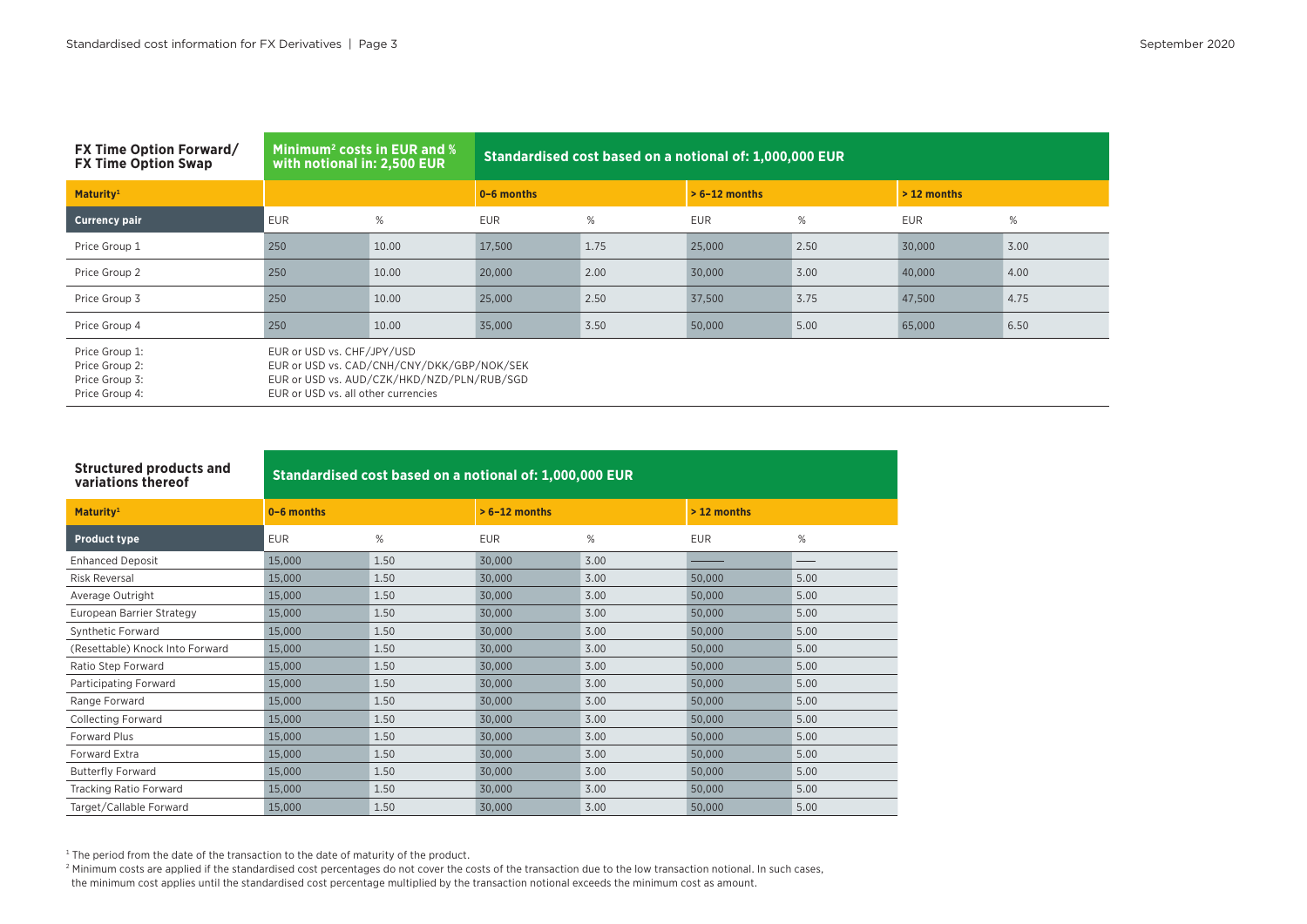

### **Standardised cost information for Interest Rate Derivatives**

concerning costs and related charges, pursuant to Article 24 (4) of Directive 2014/65/EU ("MiFID II") and section 63 (7) sentence 1 of the German Securities Trading Act ("WpHG")

This document provides the most important information regarding the costs of this financial instrument. It does not constitute marketing material; instead, it is legally required information designed to inform you about the costs involved prior to entering into a contract.

#### **1. Definition of costs when entering into a trade, according to MiFID II**

In accordance with MiFID II, costs are equivalent to the difference between the fair value and the client's price at the time of entering into the trade. These costs are identical to the initial negative market value upon trade entry; they cover the Bank's expenses for structuring and selling the product, cost of equity, as well as Commerzbank AG's income.

The costs shown here are service costs, which are only incurred at the conclusion of the transaction. No other service and product costs are incurred for the respective transaction.

#### **2. Performance and cross-relationship with the costs of entering into the trade**

The purpose of this standardised cost information is to provide you with an overview of expected costs. Standardised cost information is generally supplemented by information about costs that will actually be incurred, with such information being generally provided upon request immediately prior to concluding a trade.

#### **3. Explanations regarding standardised cost information**

The costs shown are indicative. Costs which will actually be incurred upon entering into a trade may differ from this indication; in particular, they are influenced by factors such as the client's credit rating, market conditions prevailing on the trade date, and the existence of a Credit Support Annex.

The underlying term for the listed costs is the period from the date of the transaction to the date of maturity of the product.

#### ľ **4. Performance information**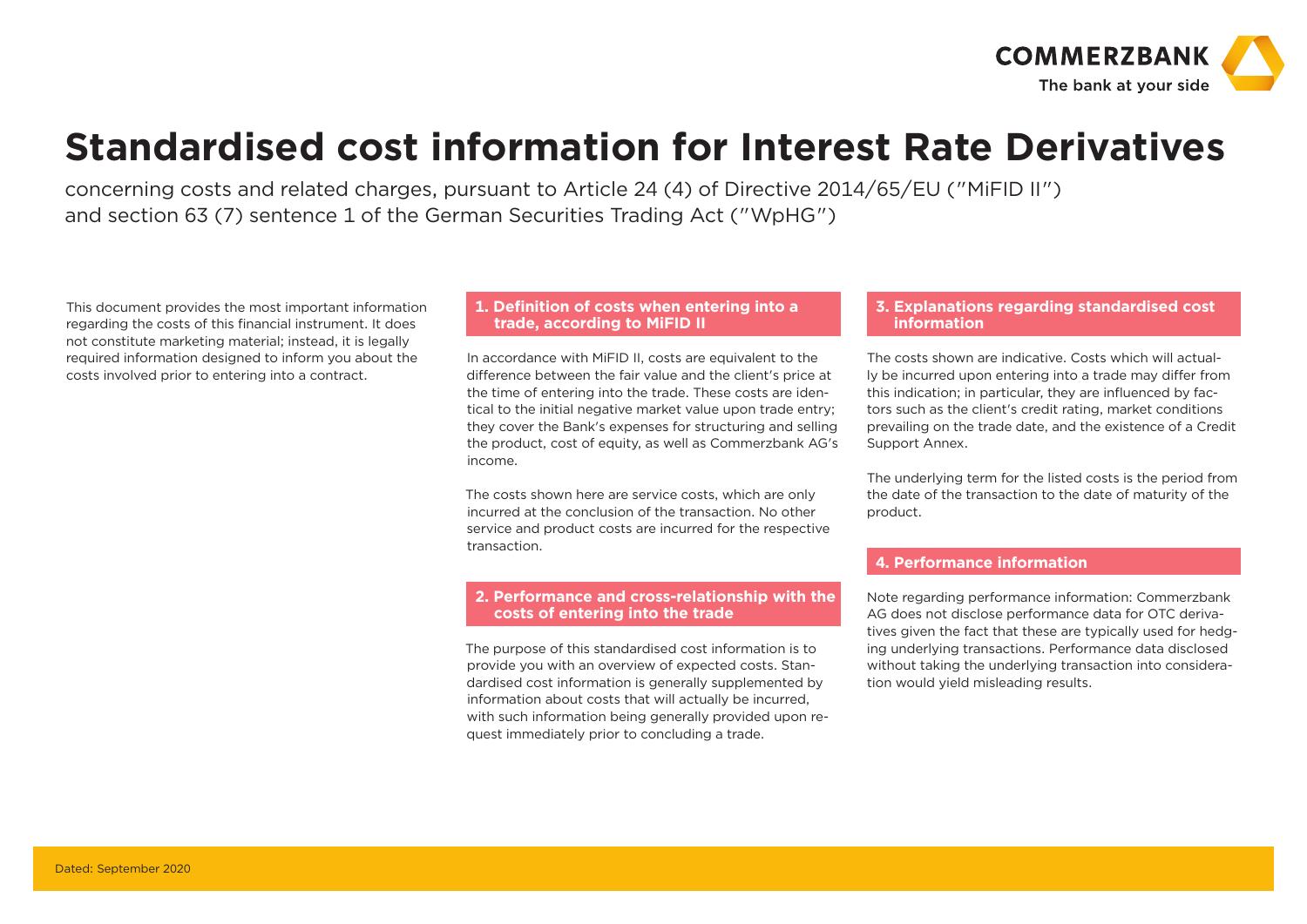|                            | Standardised cost based on a notional of: 1,000,000 EUR |                                  |               |      |                                      |      |               |      |               |      |               |      |          |      |
|----------------------------|---------------------------------------------------------|----------------------------------|---------------|------|--------------------------------------|------|---------------|------|---------------|------|---------------|------|----------|------|
| Maturity <sup>1</sup>      | $0 - 2$ years                                           |                                  | $> 2-3$ years |      | $> 3-4$ years                        |      | $>$ 4-5 years |      | $> 5-7$ years |      | $>7-10$ years |      | 10 years |      |
| IRS without floor          | Amount                                                  | $\%$                             | Amount        | $\%$ | Amount                               | $\%$ | Amount        | $\%$ | Amount        | $\%$ | Amount        | $\%$ | Amount   | $\%$ |
| <b>EUR</b>                 | 10,000                                                  | 1.00                             | 15,000        | 1.50 | 20,000                               | 2.00 | 25,000        | 2.50 | 35,000        | 3.50 | 50,000        | 5.00 | 50,000   | 5.00 |
| <b>USD</b>                 | 10,000                                                  | 1.00                             | 15,000        | 1.50 | 20,000                               | 2.00 | 25,000        | 2.50 | 35,000        | 3.50 | 50,000        | 5.00 | 50,000   | 5.00 |
| GBP                        | 10,000                                                  | 1.00                             | 15,000        | 1.50 | 20,000                               | 2.00 | 25,000        | 2.50 | 35,000        | 3.50 | 50,000        | 5.00 | 50,000   | 5.00 |
| CHF                        | 10,000                                                  | 1.00                             | 15,000        | 1.50 | 20,000                               | 2.00 | 25,000        | 2.50 | 35,000        | 3.50 | 50,000        | 5.00 | 50,000   | 5.00 |
| IRS with floor             |                                                         |                                  |               |      |                                      |      |               |      |               |      |               |      |          |      |
| <b>EUR</b>                 | 10,000                                                  | 1.00                             | 15,000        | 1.50 | 20,000                               | 2.00 | 25,000        | 2.50 | 35,000        | 3.50 | 50,000        | 5.00 | 50,000   | 5.00 |
| USD                        | 10,000                                                  | 1.00                             | 15,000        | 1.50 | 20,000                               | 2.00 | 25,000        | 2.50 | 35,000        | 3.50 | 50,000        | 5.00 | 50,000   | 5.00 |
| <b>Cross Currency Swap</b> |                                                         |                                  |               |      |                                      |      |               |      |               |      |               |      |          |      |
| EUR-USD                    | 10,000                                                  | 1.00                             | 15,000        | 1.50 | 20,000                               | 2.00 | 25,000        | 2.50 | 35,000        | 3.50 | 50,000        | 5.00 | 50,000   | 5.00 |
| EUR-GBP                    | 10,000                                                  | 1.00                             | 15,000        | 1.50 | 20,000                               | 2.00 | 25,000        | 2.50 | 35,000        | 3.50 | 50,000        | 5.00 | 50,000   | 5.00 |
| EUR-CHF                    | 10,000                                                  | 1.00                             | 15,000        | 1.50 | 20,000                               | 2.00 | 25,000        | 2.50 | 35,000        | 3.50 | 50,000        | 5.00 | 50,000   | 5.00 |
| EUR-NZD                    | 10,000                                                  | 1.00                             | 15,000        | 1.50 | 20,000                               | 2.00 | 25,000        | 2.50 | 35,000        | 3.50 | 50,000        | 5.00 | 50,000   | 5.00 |
| EUR-RUB                    | 10,000                                                  | 1.00                             | 15,000        | 1.50 | 20,000                               | 2.00 | 25,000        | 2.50 | 35,000        | 3.50 | 50,000        | 5.00 | 50,000   | 5.00 |
| IR cap - ATM               |                                                         |                                  |               |      |                                      |      |               |      |               |      |               |      |          |      |
| <b>EUR</b>                 | 5,000                                                   | 0.50                             | 7,500         | 0.75 | 10,000                               | 1.00 | 12,500        | 1.25 | 17,500        | 1.75 | 25,000        | 2.50 |          |      |
| <b>USD</b>                 | 5,000                                                   | 0.50                             | 7,500         | 0.75 | 10,000                               | 1.00 | 12,500        | 1.25 | 17,500        | 1.75 | 25,000        | 2.50 |          |      |
| <b>Swaption - ATM</b>      |                                                         | Client buys payer, phys. settled |               |      | Client sells receiver, phys. settled |      |               |      |               |      |               |      |          |      |
|                            | 1x5y                                                    |                                  | 1x10y         |      | 1x5y                                 |      | 1x10y         |      |               |      |               |      |          |      |
|                            | Amount                                                  | $\%$                             | Amount        | $\%$ | Amount                               | $\%$ | Amount        | $\%$ |               |      |               |      |          |      |
| <b>EUR</b>                 | 15,000                                                  | 1.50                             | 30,000        | 3.00 | 15,000                               | 1.50 | 30,000        | 3.00 |               |      |               |      |          |      |
| <b>USD</b>                 | 15,000                                                  | 1.50                             | 30,000        | 3.00 | 15,000                               | 1.50 | 30,000        | 3.00 |               |      |               |      |          |      |

 $1$  The period from the date of the transaction to the date of maturity of the product.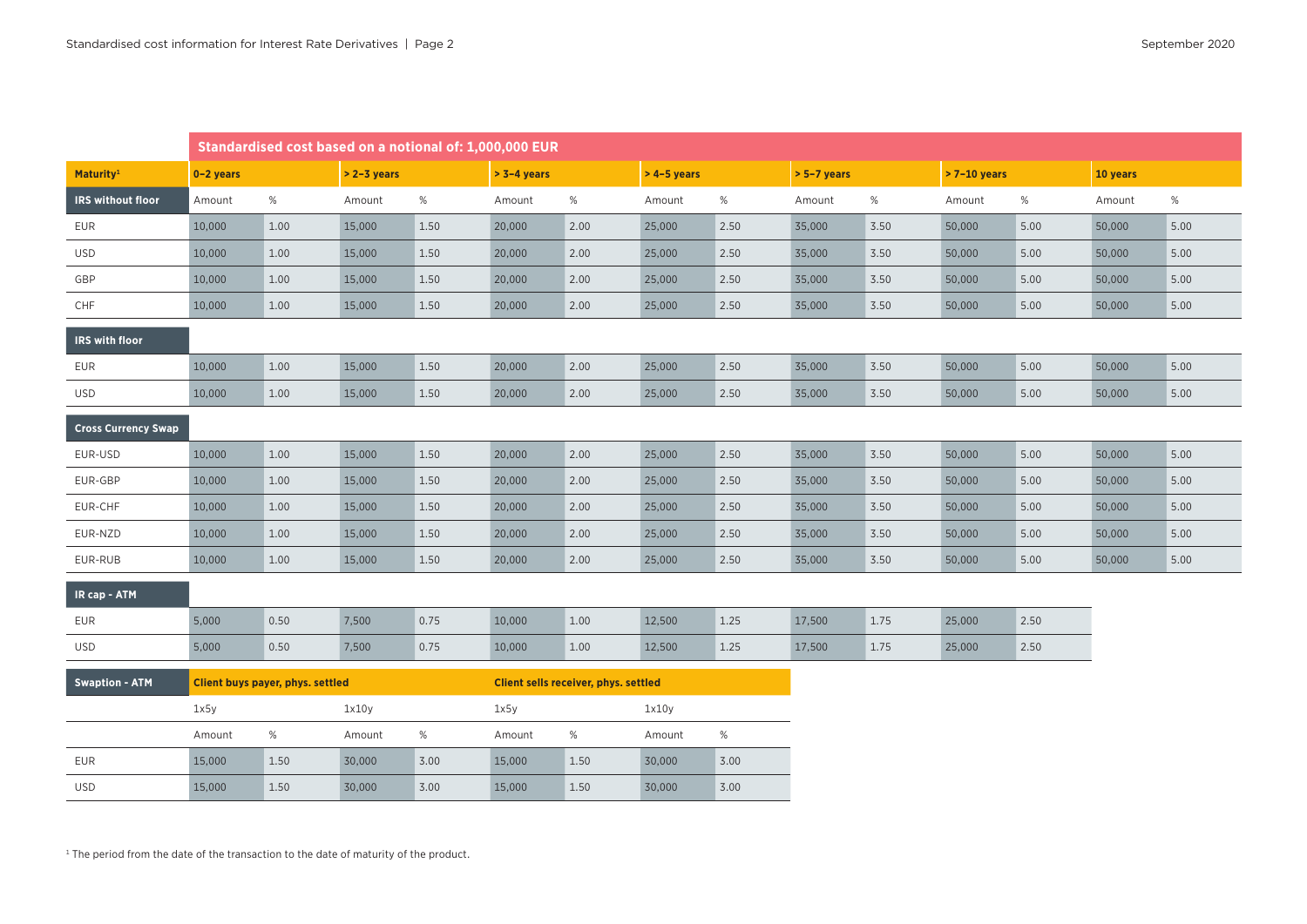|                                   | Standardised cost based on a notional of: 1,000,000 EUR |             |      |               |      |               |      |               |      |               |      |               |      |              |      |
|-----------------------------------|---------------------------------------------------------|-------------|------|---------------|------|---------------|------|---------------|------|---------------|------|---------------|------|--------------|------|
| Maturity <sup>1</sup>             |                                                         | $0-2$ years |      | $> 2-3$ years |      | $> 3-4$ years |      | $>$ 4-5 years |      | $> 5-7$ years |      | $>7-10$ vears |      | $> 10$ years |      |
| <b>Structured products</b>        | Currency                                                | Amount      | %    | Amount        | %    | Amount        | %    | Amount        | %    | Amount        | %    | Amount        | %    | Amount       | %    |
| Product type                      |                                                         |             |      |               |      |               |      |               |      |               |      |               |      |              |      |
| Cap/Swap<br>combination           | <b>EUR</b>                                              | 10,000      | 1.00 | 12,000        | 1.20 | 15,000        | 1.50 | 20,000        | 2.00 | 25,000        | 2.50 | 30,000        | 3.50 | 40,000       | 4.40 |
| Extendable swap                   | <b>EUR</b>                                              | 10,000      | 1.00 | 12,000        | 1.20 | 15,000        | 1.50 | 20,000        | 2.00 | 25,000        | 2.50 | 30,000        | 3.50 | 40,000       | 4.40 |
| Interest rate swap<br>with chance | <b>EUR</b>                                              | 10,000      | 1.00 | 12,000        | 1.20 | 15,000        | 1.50 | 20,000        | 2.00 | 25,000        | 2.50 | 30,000        | 3.50 | 40,000       | 4.40 |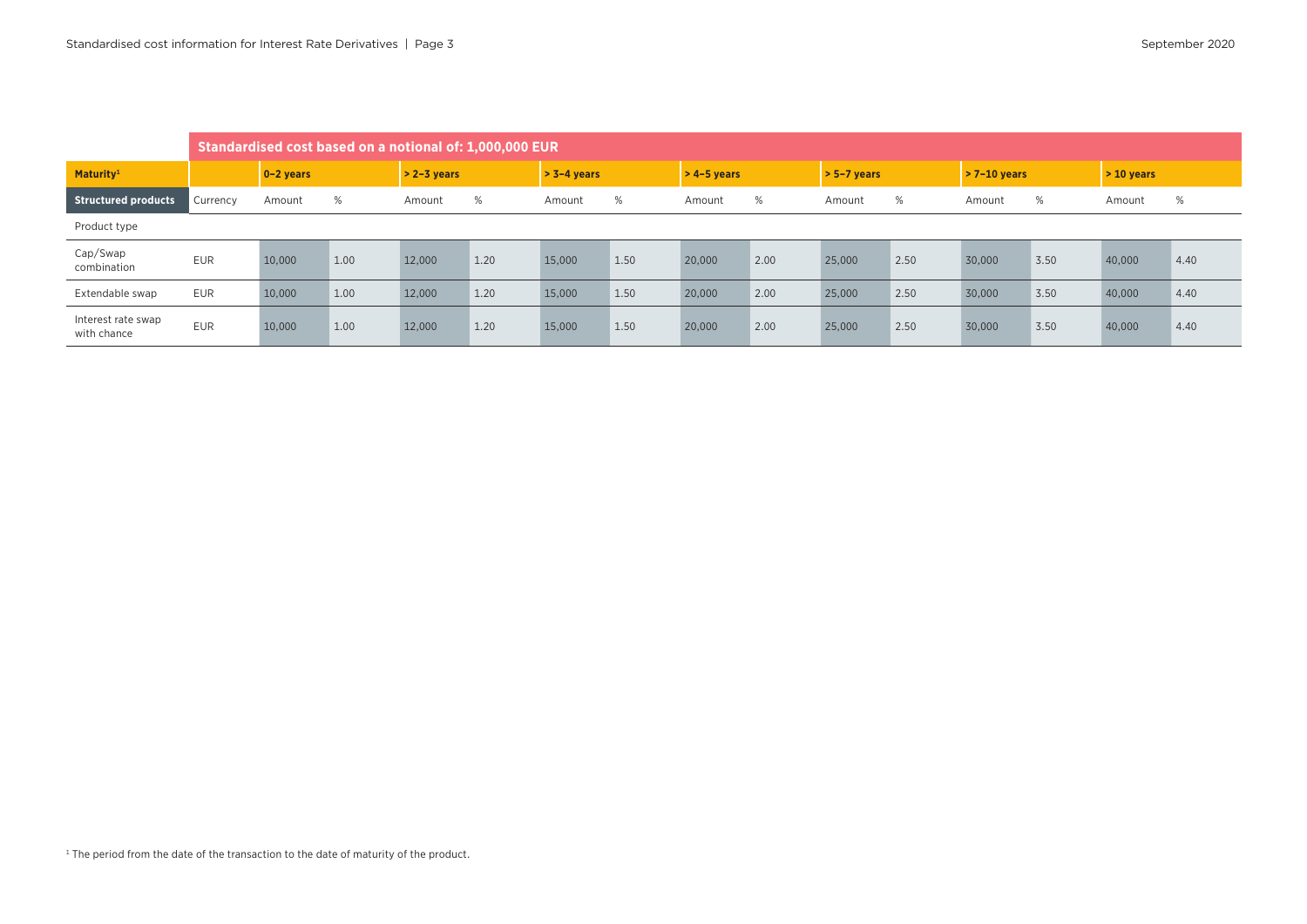

### **Standardised cost information for Commodity Derivatives**

concerning costs and related charges, pursuant to Article 24 (4) of Directive 2014/65/EU ("MiFID II") and section 63 (7) sentence 1 of the German Securities Trading Act ("WpHG")

This document provides the most important information regarding the costs of this financial instrument. It does not constitute marketing material; instead, it is legally required information designed to inform you about the costs involved prior to entering into a contract.

Premise of the trading relationship with Commerzbank AG is that you have every official permissions necessary for the conclusion and execution of the transaction(s) or that you comply with any applicable exemption regulations which allow you to act without such permission.

#### **1. Definition of costs when entering into a trade, according to MiFID II**

In accordance with MiFID II, costs are equivalent to the difference between the fair value and the client's price at the time of entering into the trade. These costs are identical to the initial negative market value upon trade entry; they cover the Bank's expenses for structuring and selling the product, cost of equity, as well as Commerzbank AG's income.

The costs shown here are service costs, which are only incurred at the conclusion of the transaction. No other service and product costs are incurred for the respective transaction.

#### **2. Performance and cross-relationship with the costs of entering into the trade**

The purpose of this standardised cost information is to provide you with an overview of expected costs. Standardised cost information is generally supplemented by information about costs that will actually be incurred, with such information being generally provided upon request immediately prior to concluding a trade.

#### **3. Explanations regarding standardised cost information**

The costs shown are indicative. Costs which will actually be incurred upon entering into a trade may differ from this indication; in particular, they are influenced by factors such as the client's credit rating, market conditions prevailing on the trade date, and the existence of a Credit Support Annex.

The underlying term for the listed costs is the period from the date of the transaction to the date of maturity of the product.

#### ľ **4. Performance information**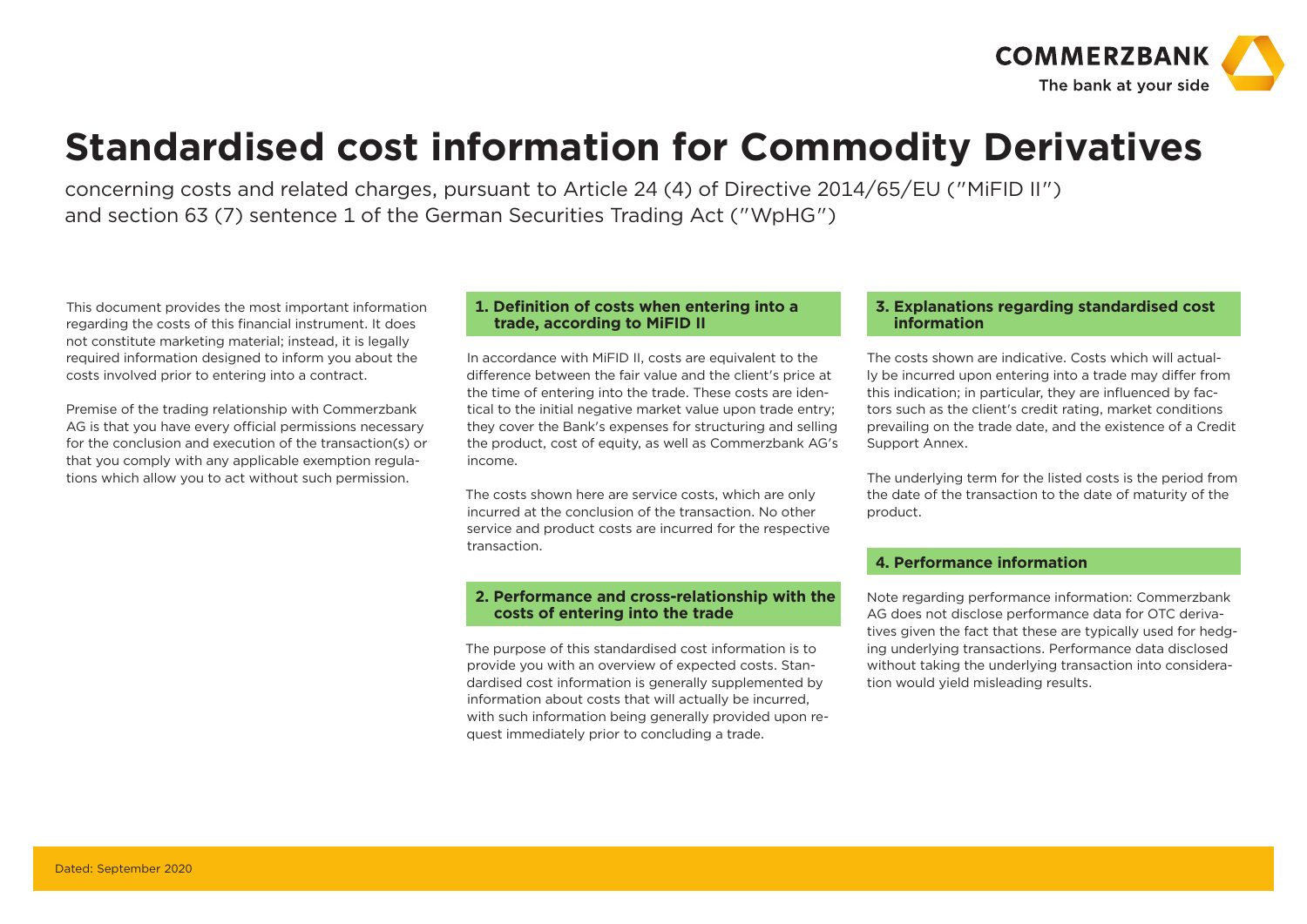| <b>Commodity Spot, Forward</b><br>& Commodity Swap <sup>2</sup><br>and variations thereof | Minimum <sup>6</sup> costs in EUR and %<br>with notional in 10,000 EUR |       | Standardised cost based on a notional of: 1,000,000 EUR |      |                 |      |               |      |  |  |  |
|-------------------------------------------------------------------------------------------|------------------------------------------------------------------------|-------|---------------------------------------------------------|------|-----------------|------|---------------|------|--|--|--|
| Maturity <sup>5</sup>                                                                     |                                                                        |       | $0 - 6$ months                                          |      | $> 6-12$ months |      | $> 12$ months |      |  |  |  |
| Underlying <sup>4</sup>                                                                   | <b>EUR</b>                                                             | %     | <b>EUR</b>                                              | %    | <b>EUR</b>      | %    | <b>EUR</b>    | %    |  |  |  |
| Commodity Underlying Group 1                                                              | 1.000                                                                  | 10.00 | 15,000                                                  | 1.50 | 25,000          | 2.50 | 40,000        | 4.00 |  |  |  |
| Commodity Underlying Group 2                                                              | 1.000                                                                  | 10.00 | 20,000                                                  | 2.00 | 30,000          | 3.00 | 45,000        | 4.50 |  |  |  |
| Commodity Underlying Group 3                                                              | 1.000                                                                  | 10.00 | 25,000                                                  | 2.50 | 35,000          | 3.50 | 50,000        | 5.00 |  |  |  |

| Commodity Option <sup>3</sup><br>and variations thereof | Minimum <sup>6</sup> costs in EUR and %<br>with notional in 10,000 EUR |       | Standardised cost based on a notional of: 1,000,000 EUR |               |                 |      |              |      |  |  |  |
|---------------------------------------------------------|------------------------------------------------------------------------|-------|---------------------------------------------------------|---------------|-----------------|------|--------------|------|--|--|--|
| Maturity <sup>5</sup>                                   |                                                                        |       | $0 - 6$ months                                          |               | $> 6-12$ months |      | $>12$ months |      |  |  |  |
| Underlying <sup>4</sup>                                 | EUR                                                                    | %     | <b>EUR</b>                                              | $\frac{0}{c}$ | <b>EUR</b>      | %    | <b>EUR</b>   | %    |  |  |  |
| Commodity Underlying Group 1                            | 1.000                                                                  | 10.00 | 17.500                                                  | 1.75          | 27,500          | 2.75 | 42,500       | 4.25 |  |  |  |
| Commodity Underlying Group 2                            | 1.000                                                                  | 10.00 | 22,500                                                  | 2.25          | 32.500          | 3.25 | 47,500       | 4.75 |  |  |  |
| Commodity Underlying Group 3                            | 1.000                                                                  | 10.00 | 30,000                                                  | 3.00          | 40,000          | 4.00 | 52,500       | 5.25 |  |  |  |

<sup>1</sup> A type of Forward agreement whereby a floating price based on a single day's observation of an underlying commodity is exchanged for a fixed price.

<sup>2</sup> A type of Swap agreement whereby a floating price based on the average of daily prices of an underlying commodity over a specified period is exchanged for a fixed price.

<sup>3</sup> A financial transaction whereby the buyer of the option has the right but not the obligation to buy or sell a Commodity instrument at a specific price at a specific date and time in the future.

⁴ Commodity Underlying Groups

 $^5$  The period from the date of the transaction to the date of maturity of the product.

<sup>6</sup> Minimum costs are applied if the standardised cost percentages do not cover the costs of the transaction due to the low transaction notional. In such cases, the minimum cost applies until the standardised cost percentage multiplied by the transaction notional exceeds the minimum cost as amount.

In order to illustrate different market characteristics among different commodity underlyings, we have divided our traded underlyings into three groups that are broadly similar with regard to market characteristics (volumes traded, bid offers, market depth, available tenors), which in turn results in different standard trading costs for each of the groups.

**Commodity Underlying Group 1:** Coffee - ICE, Corn - CBOT, Cotton - ICE, Wheat - CBOT, Cocoa - ICE, Soybeans - CBOT, Sugar - ICE, Rapeseed - Euronext, Milling Wheat - Euronext, Soybean Oil, Brent Crude Oil - ICE, WTI Crude Oil - NYMEX, Carbon - Spot EUA, ICE Low Sulphur Gasoil, Nymex NY Harbor ULSD, Natural Gas (Henry Hub) - NYMEX, Aluminium - LME, Copper - LME, Nickel - LME, Gold, Silver

**Commodity Underlying Group 2:** Soybean Meal, Cocoa - Euronext, Feed Wheat - ICE, Maize - Euronext, Robusta Coffee - ICE, White Sugar - ICE, Dated Brent, Dubai Crude, Carbon - Spot CER, Diesel 10ppm CIF Cargoes NWE , Diesel 10ppm CIF Cargoes NWE - UK spec, Diesel 10ppm CIF Med, Diesel 10ppm FOB Barges ARA, Gasoil 0.1% CIF Cargoes NWE, Gasoil 0.1% CIF MED, Gasoil 0.1% FOB Barges R'dam, Jetfuel CIF Cargoes NWE, Jetfuel FOB Barges ARA, Fuel Oil 3.5% FOB Barges ARA, Fuel Oil 3.5% FOB MED Cargoes, Fuel Oil 1% FOB Barges, Fuel Oil 1% FOB NWE Cargoes, Fuel Oil Singapore 180cst, Fuel Oil Singapore 380cst, Naphtha CIF Cargoes NWE, Singapore Gasoil, Lead - LME, Zinc - LME, Palladium, Platinum

**Commodity Underlying Group 3:** Frozen Concentrate Orange Juice, Rubber (TSR20) - SGX, Coal Argus API2, Coal Argus API4, Phelix Baseload - EPEX, Carbon - Spot ERU, Carbon - Spot AEU - Aviation, Jet Fuel FOB MED Cargoes, Jet Kerosene 54 Gulf Coast, Kerosine Singapore, Fuel Oil 3.5% CIF MED Cargoes, Fuel Oil 3.5% CIF NWE Cargoes, Fuel Oil No.6 3.0% FOB USGC Barges, Fuel Oil 1% CIF Cargoes NWE, Fuel Oil 1% CIF MED Cargoes, Rheinschiene - HEL, TSI Steel Scrap, Ultra Low Sulfur Diesel Gulf Coast, Alloy - LME, Iron Ore CFR Tianjin (China) 62%, Tin - LME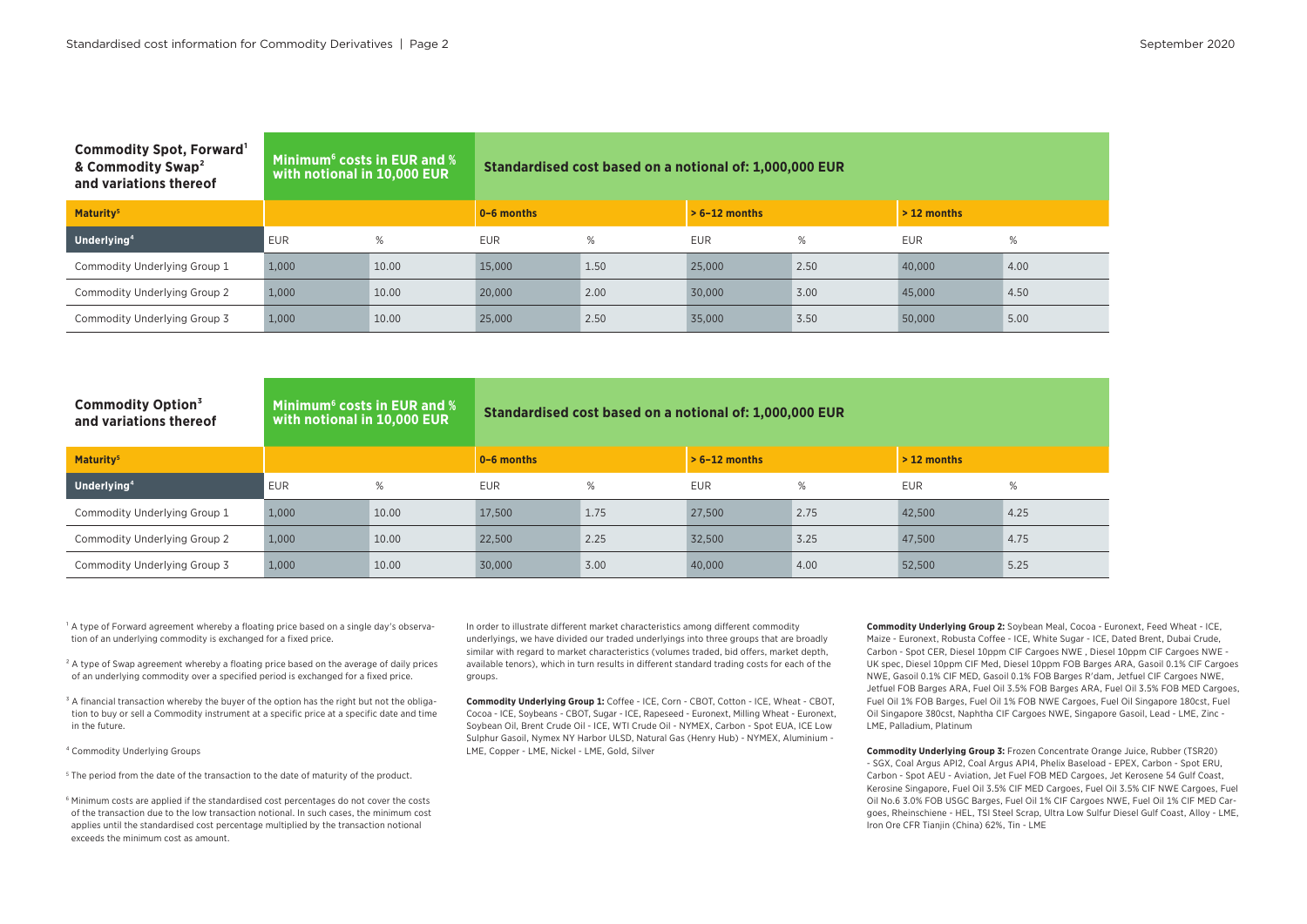

### **Standardised cost information for Credit Derivatives**

concerning costs and related charges, pursuant to Article 24 (4) of Directive 2014/65/EU ("MiFID II") and section 63 (7) sentence 1 of the German Securities Trading Act ("WpHG")

This document provides the most important information regarding the costs of this financial instrument. It does not constitute marketing material; instead, it is legally required information designed to inform you about the costs involved prior to entering into a contract.

#### **1. Definition of costs when entering into a trade, according to MiFID II**

In accordance with MiFID II, costs are equivalent to the difference between the fair value and the client's price at the time of entering into the trade. These costs are identical to the initial negative market value upon trade entry; they cover the Bank's expenses for structuring and selling the product, cost of equity, as well as Commerzbank AG's income.

The costs shown here are service costs, which are only incurred at the conclusion of the transaction. No other service and product costs are incurred for the respective transaction.

#### **2. Performance and cross-relationship with the costs of entering into the trade**

The purpose of this standardised cost information is to provide you with an overview of expected costs. Standardised cost information is generally supplemented by information about costs that will actually be incurred, with such information being generally provided upon request immediately prior to concluding a trade.

#### **3. Explanations regarding standardised cost information**

The costs shown are indicative. Costs which will actually be incurred upon entering into a trade may differ from this indication; in particular, they are influenced by factors such as the client's credit rating, market conditions prevailing on the trade date, and the existence of a Credit Support Annex.

The underlying term for the listed costs is the period from the date of the transaction to the date of maturity of the product.

#### ľ **4. Performance information**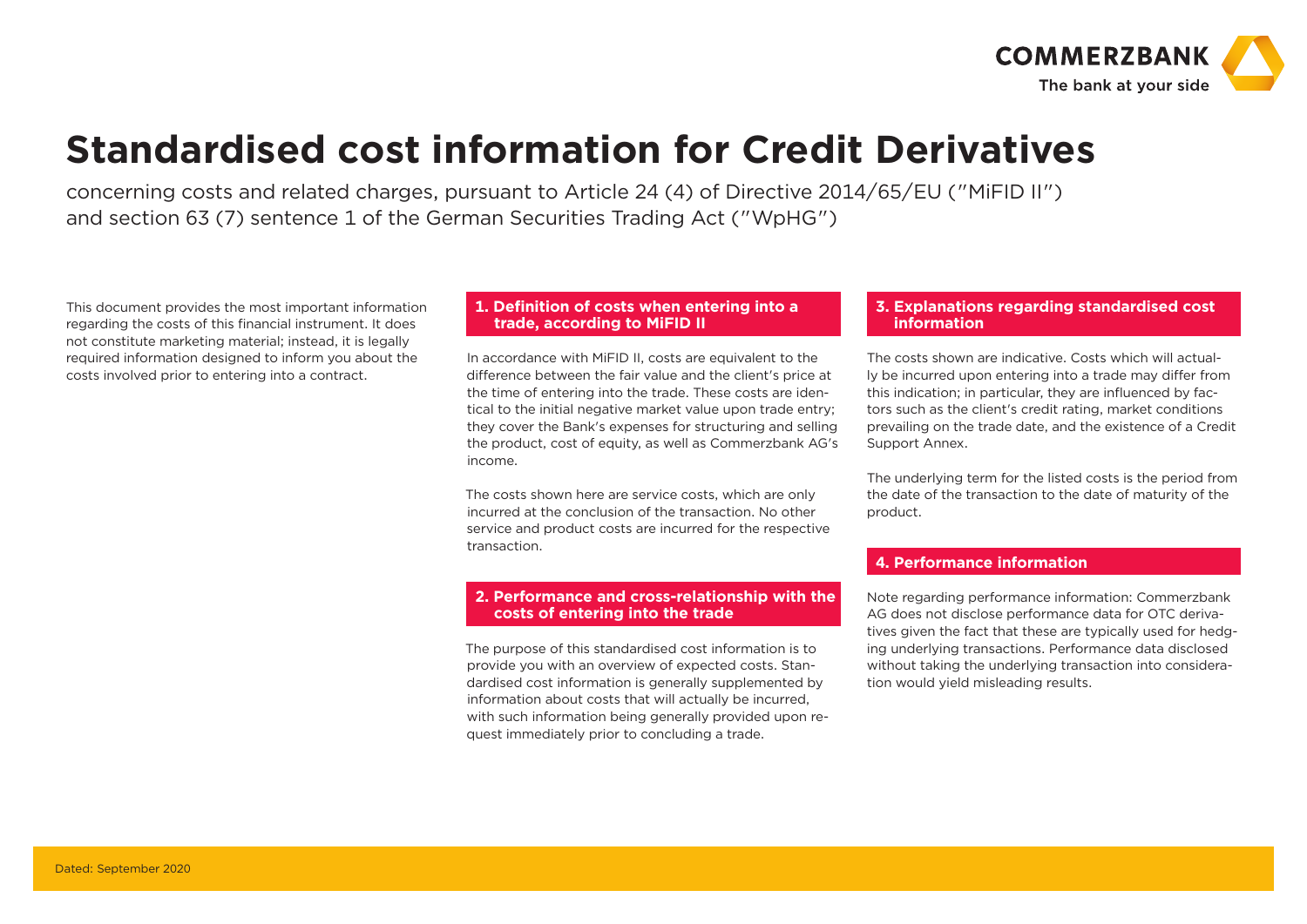|                                                             | Standardised cost based on a notional of: 1,000,000 EUR |      |               |      |               |      |               |      |               |      |             |      |             |       |
|-------------------------------------------------------------|---------------------------------------------------------|------|---------------|------|---------------|------|---------------|------|---------------|------|-------------|------|-------------|-------|
| Maturity <sup>1</sup>                                       | $> 2-3$ vears<br>$0-2$ years                            |      | $> 3-4$ vears |      | $>$ 4-5 vears |      | $> 5-7$ years |      | $>7-10$ years |      | $>10$ years |      |             |       |
| Currency                                                    | EUR/USD/GBP                                             |      | EUR/USD/GBP   |      | EUR/USD/GBP   |      | EUR/USD/GBP   |      | EUR/USD/GBP   |      | EUR/USD/GBP |      | EUR/USD/GBP |       |
| <b>Credit Default Swap</b><br>(derivative/securi-<br>tised) | Amount                                                  | %    | Amount        | %    | Amount        | %    | Amount        | %    | Amount        | %    | Amount      | %    | Amount      | %     |
| Investment grade                                            | 5.000                                                   | 0.50 | 7.500         | 0.75 | 10,000        | 1.00 | 12,500        | 1.25 | 17.500        | 1.75 | 25,000      | 2.50 | 50,000      | 5.00  |
| Non-investment<br>grade/unrated                             | 15,000                                                  | 1.50 | 22,500        | 2.25 | 30,000        | 3.00 | 37,500        | 3.75 | 52,500        | 5.25 | 75,000      | 7.50 | 150,000     | 15.00 |